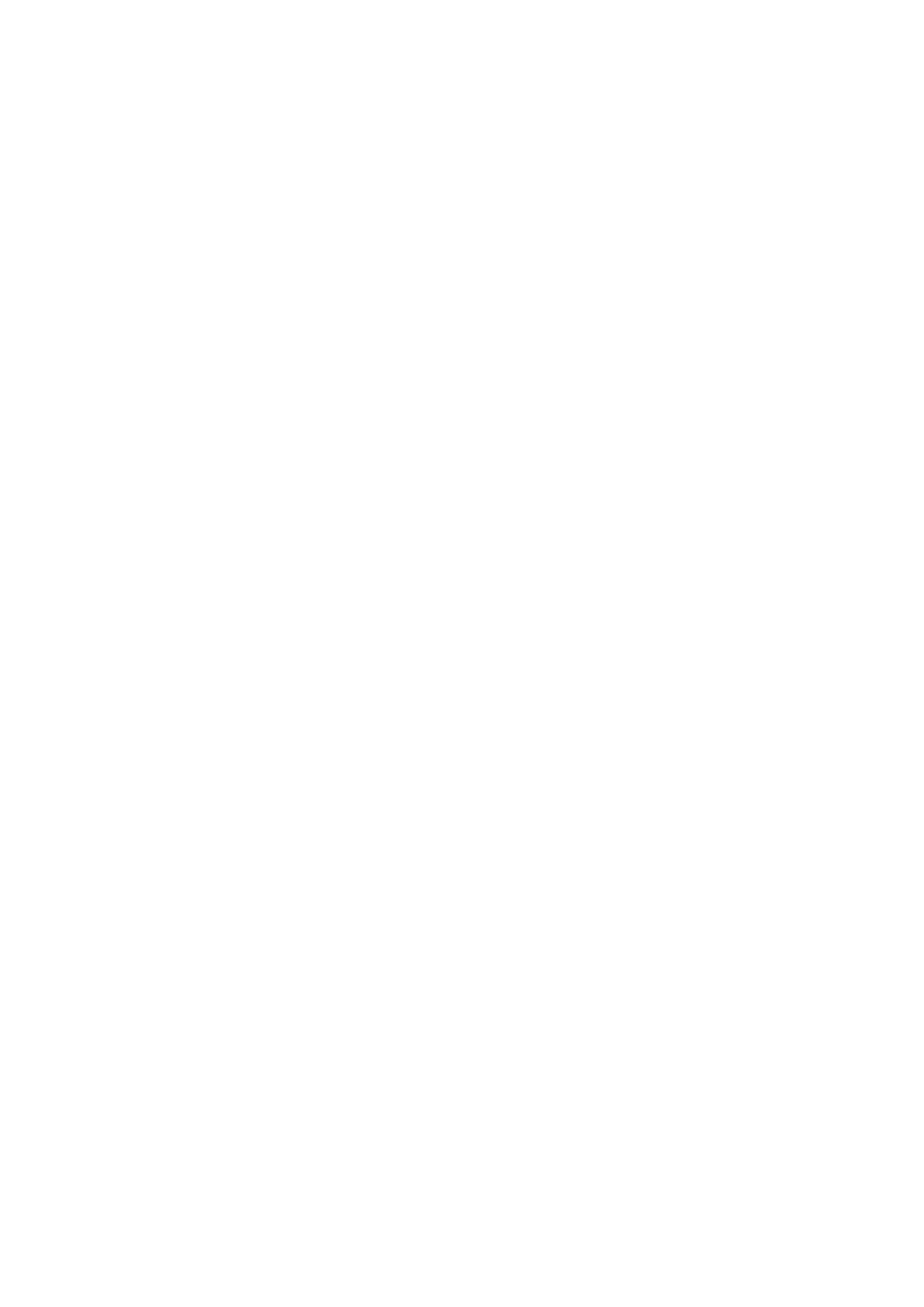## **Contents**

| Important Information                                             | -4                         |
|-------------------------------------------------------------------|----------------------------|
| Before you begin__________________                                | 5                          |
| Documentation structure_____________                              | - 6                        |
|                                                                   |                            |
| Connection to RS485 business and the connection of RS485 business | $\overline{\phantom{0}}$ 8 |
| Configuration of the Modbus serial port _____________             | - 9                        |
| IO Scanner configuration parameters ________________              | $-10$                      |
| Modbus Functions _______________________                          | 12                         |
| ATV12 state machine                                               | 17                         |
|                                                                   | -21                        |
| Connection to RS485 bus                                           | -24                        |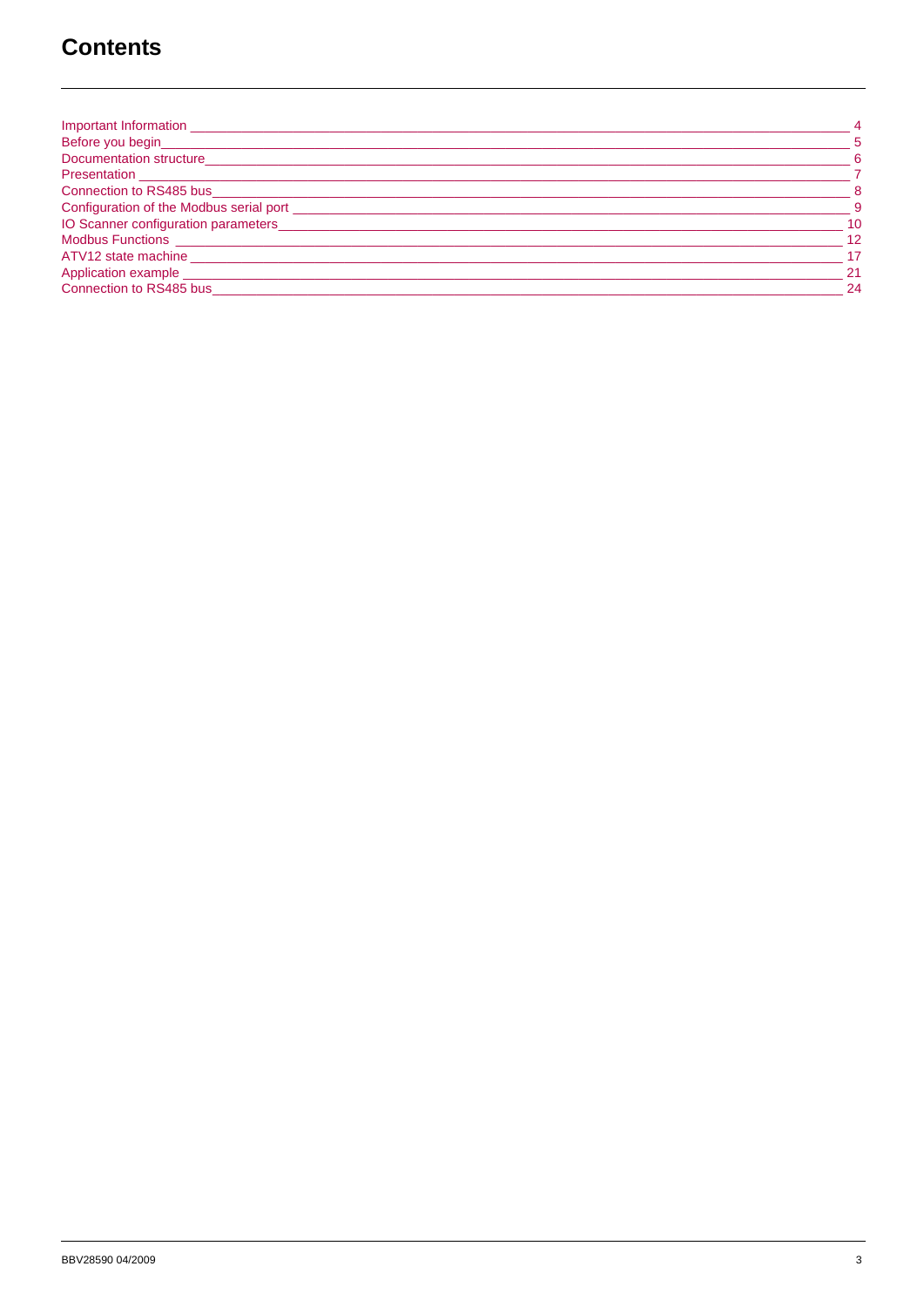## <span id="page-3-0"></span>**Important Information**

### **NOTICE**

Read these instructions carefully, and look at the equipment to become familiar with the device before trying to install, operate, or maintain it. The following special messages may appear throughout this documentation or on the equipment to warn of potential hazards or to call attention to information that clarifies or simplifies a procedure.



The addition of this symbol to a Danger or Warning safety label indicates that an electrical hazard exists, which will result in personal injury if the instructions are not followed.



This is the safety alert symbol. It is used to alert you to potential personal injury hazards. Obey all safety messages that follow this symbol to avoid possible injury or death.

## **A DANGER**

**DANGER** indicates an imminently hazardous situation, which, if not avoided, **will result** in death or serious injury.

## **WARNING**

**WARNING** indicates a potentially hazardous situation, which, if not avoided, **can result** in death or serious injury.

## **CAUTION**

**CAUTION** indicates a potentially hazardous situation, which, if not avoided, **can result** in minor or moderate injury.

## **CAUTION**

**CAUTION,** used without the safety alert symbol, indicates a potentially hazardous situation which, if not avoided, **can result** in property damage.

PLEASE NOTE

The word "drive" as used in this manual refers to the controller portion of the adjustable speed drive as defined by NEC.

Electrical equipment should be installed, operated, serviced, and maintained only by qualified personnel. No responsibility is assumed by Schneider Electric for any consequences arising out of the use of this material.

© 2009 Schneider Electric. All Rights Reserved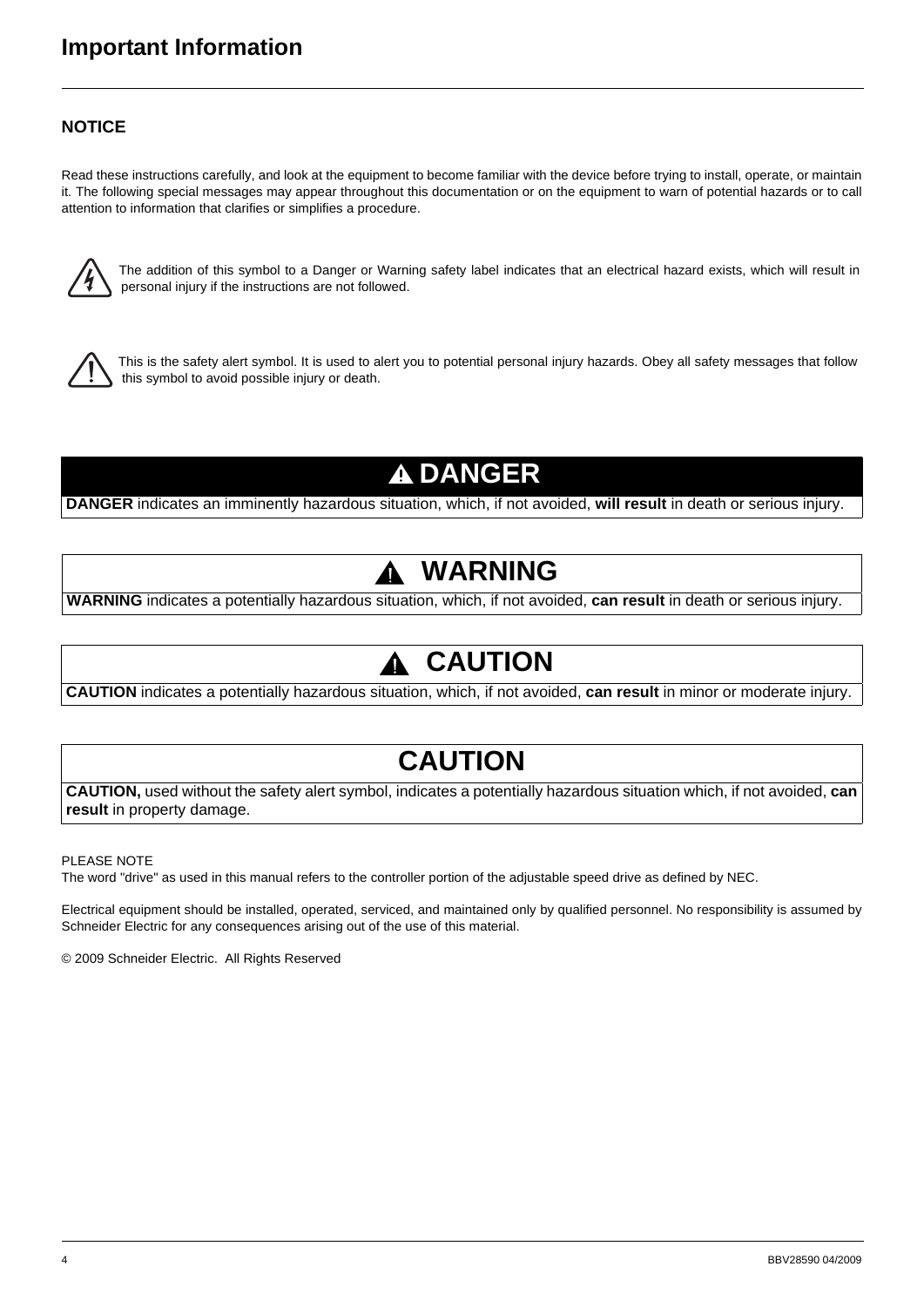<span id="page-4-0"></span>**Read and understand these instructions before performing any procedure with this drive.**

## **A A DANGER**

#### **HAZARD OF ELECTRIC SHOCK, EXPLOSION, OR ARC FLASH**

- Read and understand this manual before installing or operating the Altivar 12 drive. Installation, adjustment, repair, and maintenance must be performed by qualified personnel.
- The user is responsible for compliance with all international and national electrical code requirements with respect to grounding of all equipment.
- Many parts of this drive, including the printed circuit boards, operate at the line voltage. DO NOT TOUCH. Use only electrically insulated tools.
- DO NOT touch unshielded components or terminal strip screw connections with voltage present.
- DO NOT short across terminals PA/+ and PC/– or across the DC bus capacitors.
- Before servicing the drive:
	- Disconnect all power, including external control power that may be present.
	- Place a "DO NOT TURN ON" label on all power disconnects.
	- Lock all power disconnects in the open position.
	- WAIT 15 MINUTES to allow the DC bus capacitors to discharge. Then follow the "Bus Voltage Measurement Procedure" (see User manual) to verify that the DC voltage is less than 42 V. The drive LEDs are not indicators of the absence of DC bus voltage.
- Install and close all covers before applying power or starting and stopping the drive.

#### **Failure to follow these instructions will result in death or serious injury.**

## **A DANGER**

#### **UNINTENDED EQUIPMENT OPERATION**

- Read and understand this manual before installing or operating the Altivar 12 drive.
- Any changes made to the parameter settings must be performed by qualified personnel.

**Failure to follow these instructions will result in death or serious injury.**

## **WARNING**

#### **DAMAGED DRIVE EQUIPMENT**

Do not operate or install any drive or drive accessory that appears damaged.

**Failure to follow these instructions can result in death, serious injury, or equipment damage.**

## **WARNING**

#### **LOSS OF CONTROL**

- The designer of any control scheme must
- consider the potential failure modes of control paths and, for certain critical control functions,
- provide a means to achieve a safe state during and after a path failure.
- Examples of critical control functions are emergency stop and overtravel stop.
- Separate or redundant control paths must be provided for critical control functions.
- System control paths may include communication links. Consideration must be given to the implications of unanticipated transmission delays or failures of the link.<sup>a</sup>

#### **Failure to follow these instructions can result in death, serious injury, or equipment damage.**

a. For additional information, refer to NEMA ICS 1.1 (latest edition), "Safety Guidelines for the Application, Installation, and Maintenance of Solid State Control" and to NEMA ICS 7.1 (latest edition), "Safety Standards for Construction and Guide for Selection, Installation and Operation of Adjustable-Speed Drive Systems."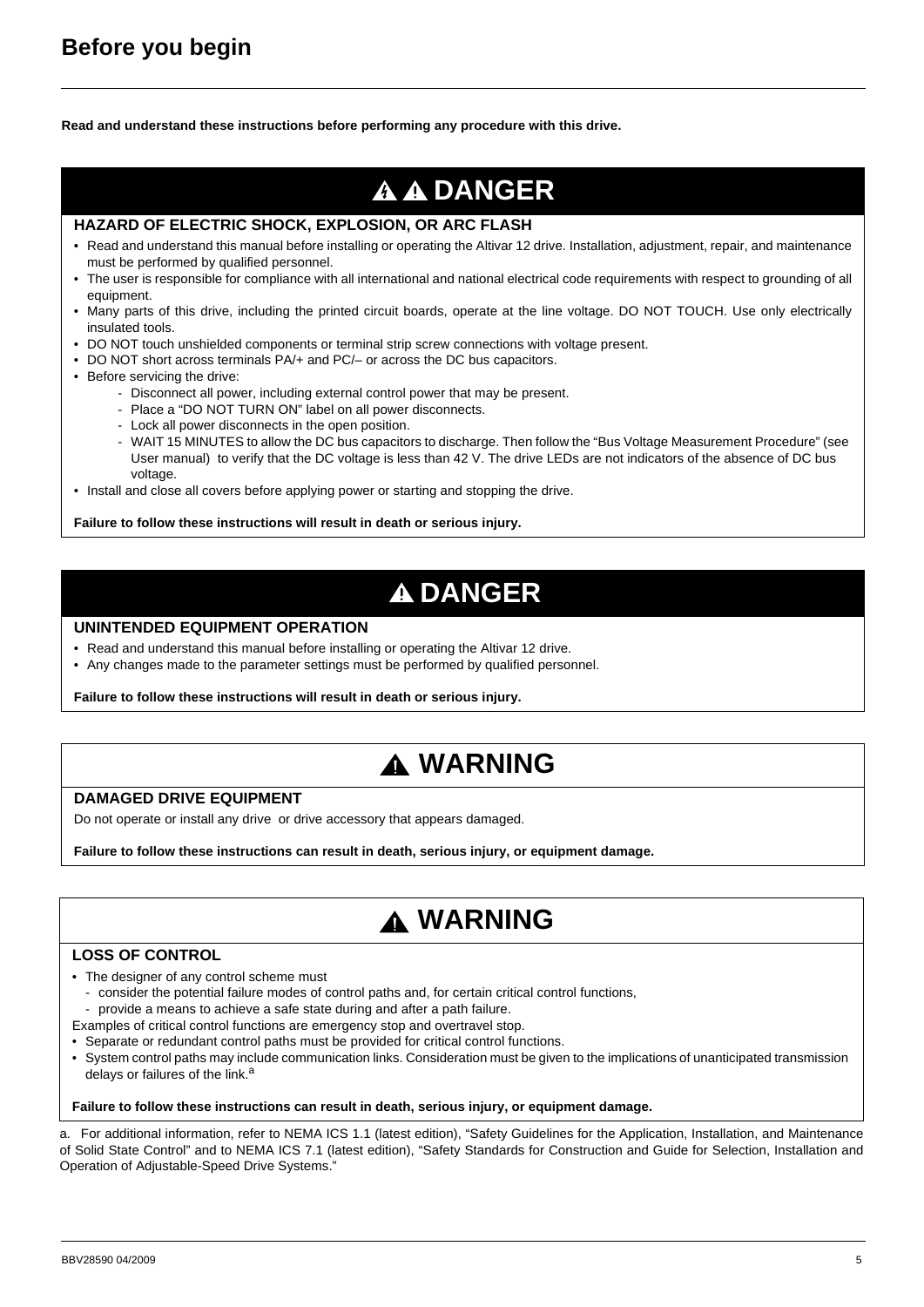<span id="page-5-0"></span>The following Altivar 312 technical documents are available on the Schneider Electric website ([www.schneider-electric.com](http://www.schneider-electric.com)) as well as on DVD-ROM (reference VW3A8200).

## **User manual**

This manual describes how to install, commission, operate and program the drive.

## **Simplified manual**

This manual is a simplified version of the User manual. This manual is delivered with the drive.

## **Quick Start sheet**

The Quick Start describes how to wire and configure the drive to start motor quickly and simply for simple applications. This document is delivered with the drive.

### **Modbus Communication manual**

This manual describes the assembly, connection to the bus or network, signaling, diagnostics, and configuration of the communicationspecific parameters via the 7 segment LED display.

It also describes the communication services of the Modbus protocol.

This manual includes the main Modbus addresses.

It explains the operating mode specific to communication (state chart).

## **ATV12P manual**

This manual describes the features related to products mounted on baseplate.

## **ATV12 Parameters description file**

[All the parameters are grouped together in an Excel file available on the Schneider Electric website \(www.schneider-electric.com\), with the](http://www.schneider-electric.com) following data:

- Code
- Name
- Modbus Addresses
- Category
- Read/write access
- Type: signed numerical, unsigned numerical, etc.
- Unit
- Factory setting
- Minimum value
- Maximum value
- Display on the 7-segment integrated display terminal
- Relevant menu

This file offers the option of sorting and arranging the data according to any criterion chosen by the user.

## **A DANGER**

#### **UNINTENDED EQUIPMENT OPERATION**

- Read and understand this manual before installing or operating the Altivar 12 drive.
- Any changes made to the parameter settings must be performed by qualified personnel.
- The excel file does not describe the behaviour of the parameters. Before any modification, refer to the ATV12 User Manual.

#### **Failure to follow these instructions will result in death or serious injury.**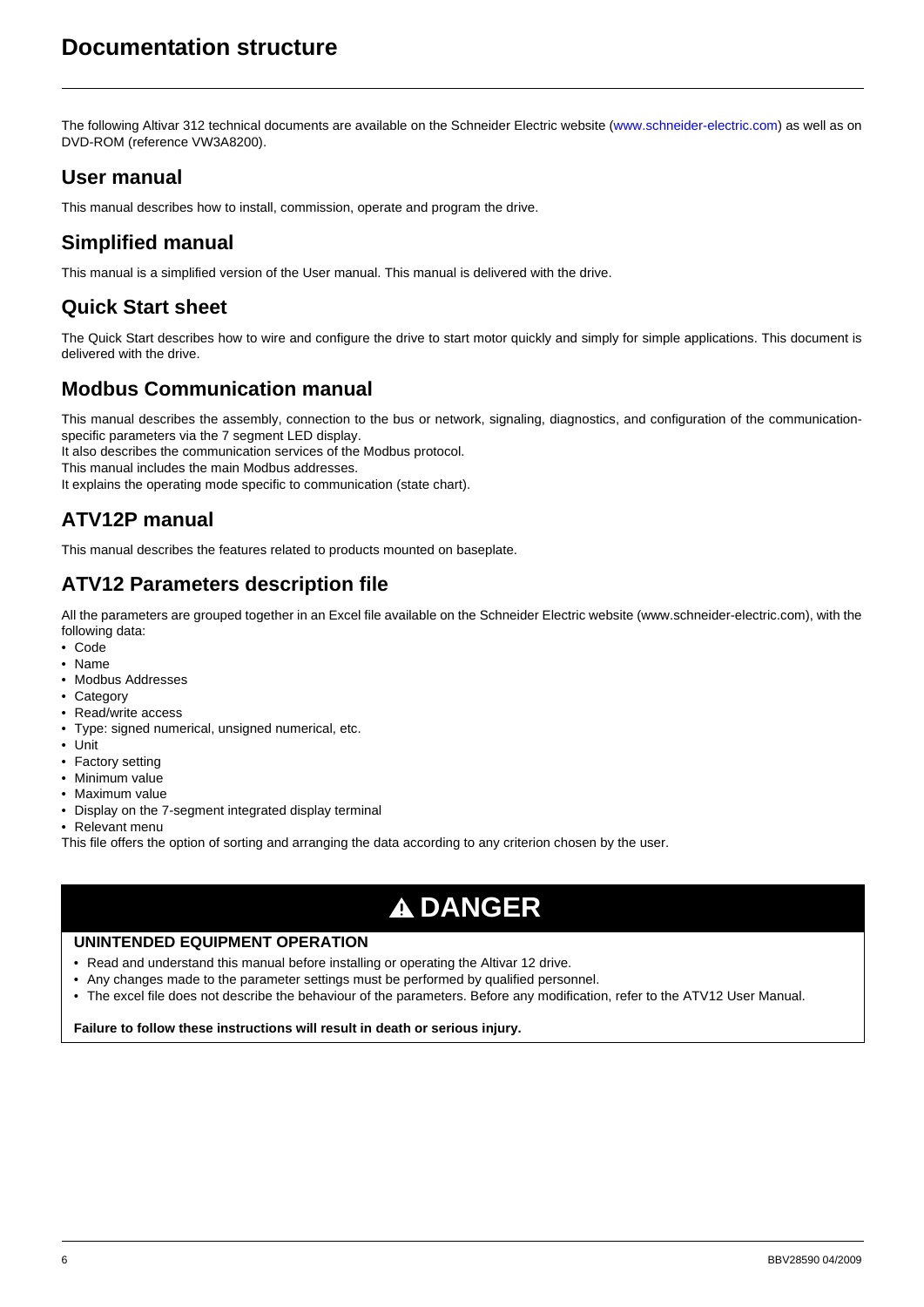## <span id="page-6-0"></span>**Presentation**

The Modbus socket on the Altivar 12 can be used for the following functions:

- Configuration
- Settings
- Control
- Monitoring

The ATV12 drive supports:

- The 2-wire RS485 physical layer
- The RTU transmission mode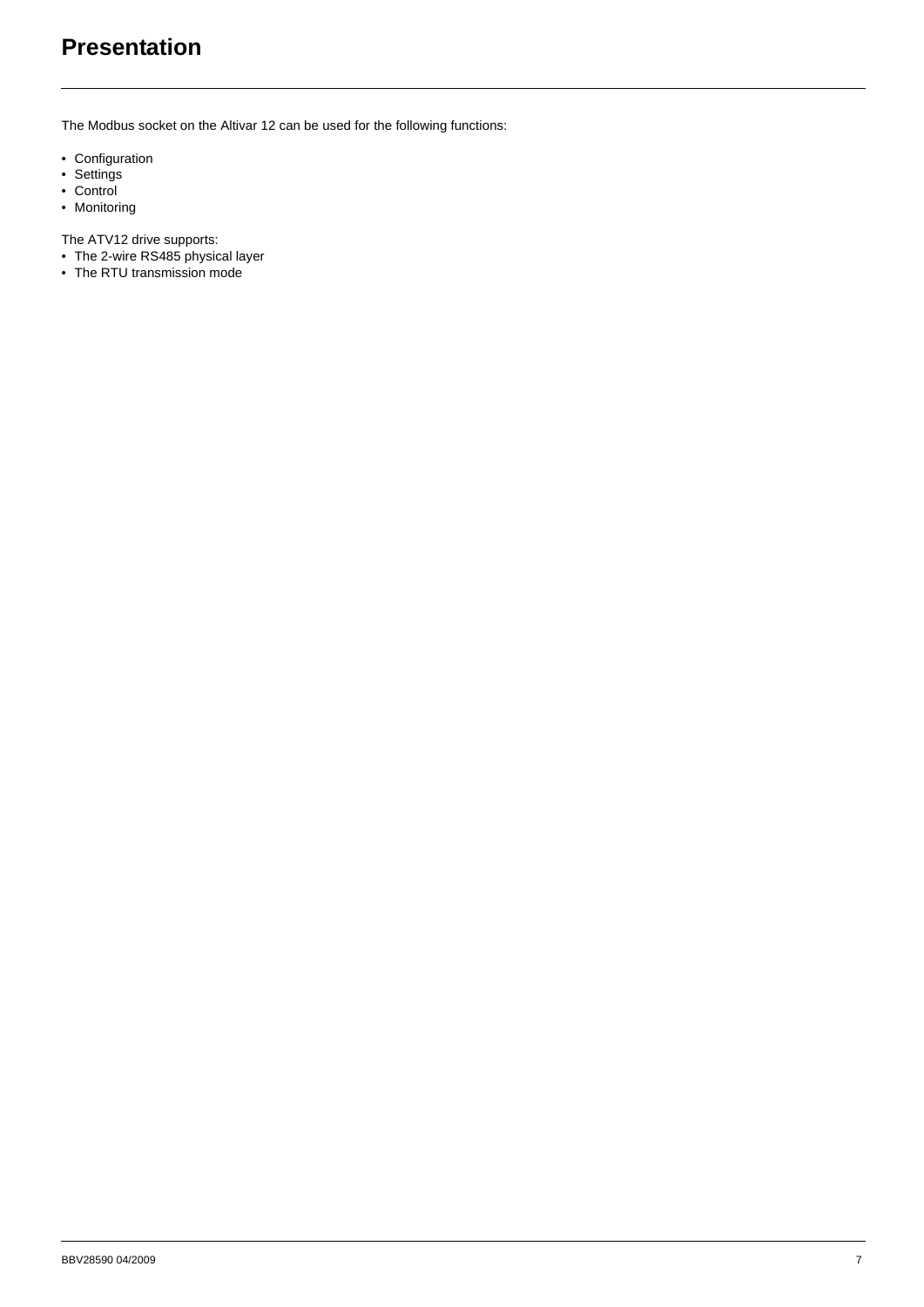## <span id="page-7-0"></span>**Connection to ATV12**

Connection accessories should be ordered separately (please consult our catalogues).

Connect the RJ45 cable connector to the ATV12 connector.

#### **Pin out of the ATV12 RJ45 Connector**

View from underneath



| Pin            | Signal     |
|----------------|------------|
|                |            |
| $\overline{2}$ |            |
| 3              |            |
| 4              | D1(1)      |
| 5              | D0(1)      |
| 6              |            |
| $\overline{7}$ | VP(2)      |
| ጸ              | Common (1) |



(1)Modbus signals

(2) Supply for RS232 / RS485 converter or a remote terminal

## **Protection against interference**

- Use the Schneider Electric cable with 2 pairs of shielded twisted conductors (reference: TSXCSA100, TSXCSA200, TSXCSA500).
- Keep the Modbus cable separated from the power cables (30 cm (11.8 in.) minimum).
- Make any crossovers of the Modbus cable and the power cables at right-angles, if necessary.

For more information, please refer to the TSX DG KBL E manual: "Electromagnetic compatibility of industrial networks and fieldbuses".

## **RS485 bus schematic**

The RS485 standard allows variants of different characteristics:

- polarisation
- line terminator
- distribution of a reference potential
- number of slaves
- length of bus

The new Modbus specification published on the Modbus.org site in 2002 contains precise details of all these characteristics. They are also summarised in Standard schematic section. The new Schneider Electric devices conform to this specification.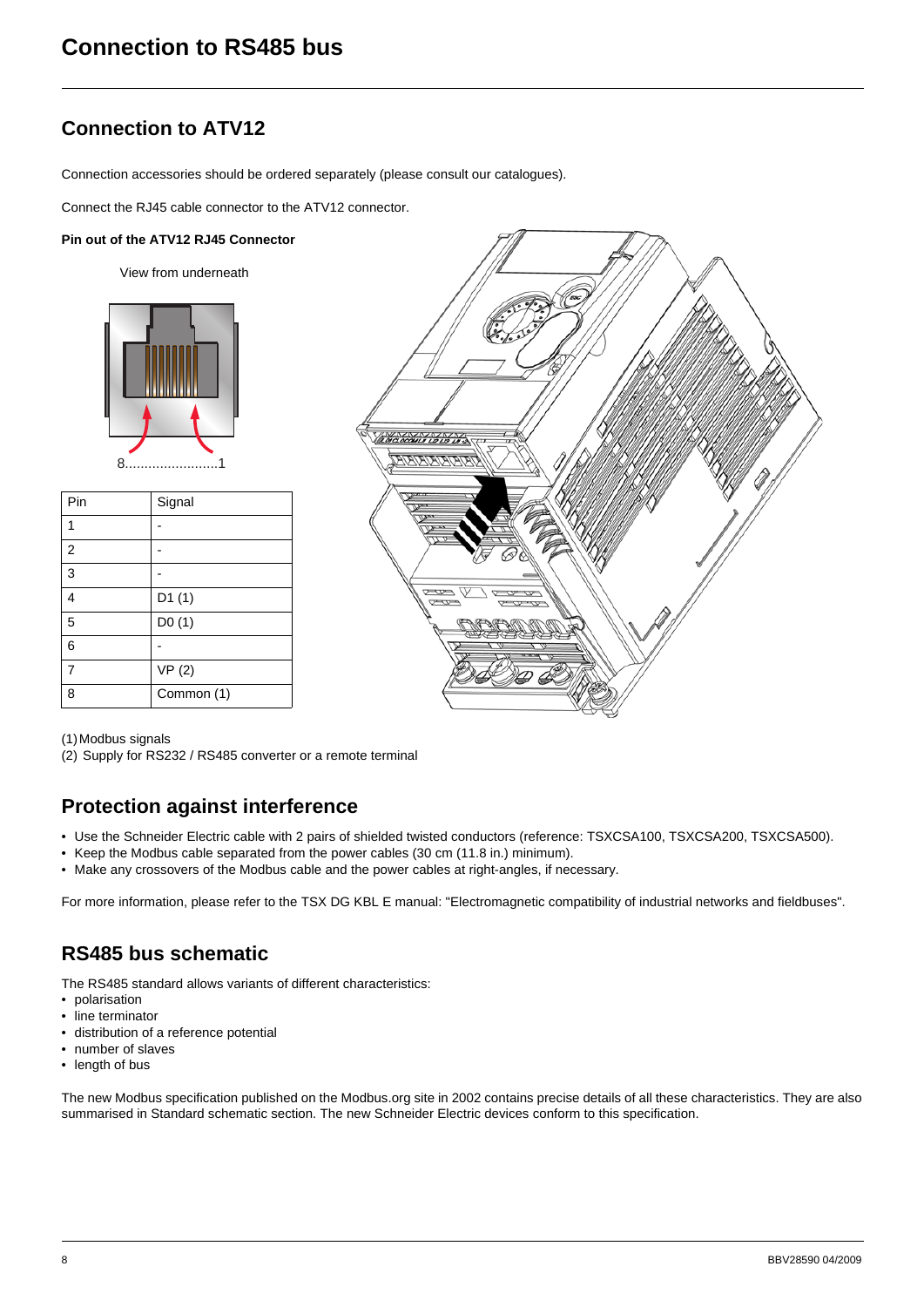## <span id="page-8-0"></span>**Communication Menu Structure**

The communication parameters are part of the COM- submenu. This menu is accessible as follows:



### **Communication configuration - Parameters decription**

| <b>Parameter description</b>               | Range or listed values                                                                                                                                      | default    | <b>Possible Value</b>                       | <b>Modbus address</b> |  |  |  |  |
|--------------------------------------------|-------------------------------------------------------------------------------------------------------------------------------------------------------------|------------|---------------------------------------------|-----------------------|--|--|--|--|
| MODBUS address of the drive<br>H d d       | 1 to 247<br>0 : OFF (broadcast only)                                                                                                                        | <b>OFF</b> | DFF                                         | $16\#1771 = 06001$    |  |  |  |  |
| <b>MODBUS</b> baud rate<br>$E_{\text{b}r}$ | 4,8 kbps<br>9,6 kbps<br>19,2 kbps<br>38.4 kbps                                                                                                              | 19,2 kbps  | 4. B<br><b>9.</b> 6<br>19. Z<br>38. Y       | $16\#1773 = 06003$    |  |  |  |  |
| <b>MODBUS</b> format<br>L F П              | 8O1: 8 bits, odd parity, 1 stop bit.<br>8E1: 8 bits, even parity, 1 stop bit.<br>8N1, 8 bits, no parity, 1 stop bit<br>8N2: 8 bits, no parity, 2 stop bits. | 8E1        | Bo I<br>$BE$ $I$<br>$B_n$ $I$<br>$B \cap P$ | $16\#1774 = 06004$    |  |  |  |  |
| <b>MODBUS Time out</b><br>L L D            | Adjustable from 0.1 to 30s                                                                                                                                  | 10.0 s     | <b>LED</b>                                  | $16\#1775 = 06005$    |  |  |  |  |
| $IC5 -$                                    |                                                                                                                                                             |            |                                             |                       |  |  |  |  |
| $D C S -$                                  |                                                                                                                                                             |            |                                             |                       |  |  |  |  |
| $15B -$                                    | Communication scanner submenus : Detailed in the next chapter                                                                                               |            |                                             |                       |  |  |  |  |
| 05A-                                       |                                                                                                                                                             |            |                                             |                       |  |  |  |  |

The behaviour of the ATV12 when a time-out occurs is defined by the  $SLL$  parameter, this parameter can be found in the menu  $FLL$  -(see User Manual).

## **WARNING**

#### **LOSS OF CONTROL**

If Modbus fault management (SLL) = fault ignore (n0), communication control will be inhibited. For safety reasons, inhibition of communication fault should only be used for adjustment or special applications purpose.

**Failure to follow these instructions can result in death, serious injury, or equipment damage.**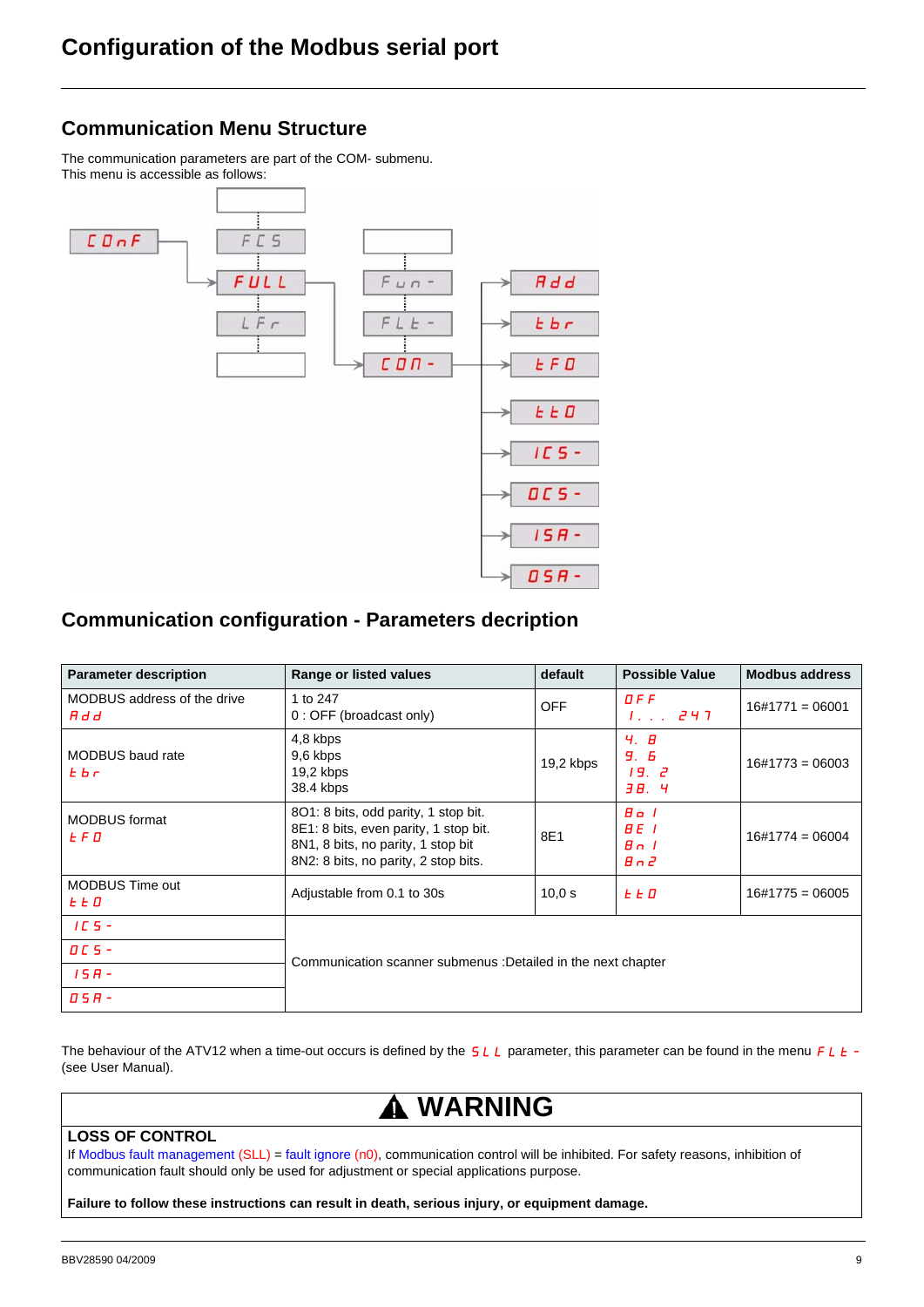### <span id="page-9-0"></span>**Integrated communication scanner**

The communication scanner is useful when used in combination by the Modbus client device with the function "Read/Write Multiple registers" : 23 (0x17), which provides in a single telegram a read multiple registers and a write multiple registers. The detail of the function 23 is described in the supported Modbus functions

### **Local configuration of the communication scanner**

The communication scanner is accessible via the following menus :  $C\overline{D}D -$  and  $\overline{C}D - D\overline{C}S -$  submenus. The 4 output variables and the 4 input variables are assigned by means of parameters  $nCH$  to  $nCH$ 4 and  $nHH$  to  $nHH$  4. An n C A or n N A parameter with a value of zero indicates that the parameter is not active. These 8 parameters are described in the table.

NCA or NMA defines the addresses. All these parameters are Modbus eligible addresses.

| <b>Submenu</b>                    | On the local HMI, it is parameter description                             | <b>Factory setting parameter</b> | <b>Modbus address</b>                     |
|-----------------------------------|---------------------------------------------------------------------------|----------------------------------|-------------------------------------------|
| $ICS -$                           | NMA1 $(n \Pi H I)$<br>Source drive address of the 1st input word          | Address of ETA=3201<br>16#0C81   | NMA1 address<br>12701 16#319D             |
|                                   | NMA2 $(n \Pi H Z)$<br>Source drive address of the 2nd input word          | Address of RFRD=8604<br>16#219C  | NMA <sub>2</sub> address<br>12702 16#319E |
|                                   | NMA3 $(n \nvert \nvert H)$<br>Source drive address of the 3rd input word  | 0                                | NMA3 address<br>12703 16#319F             |
|                                   | NMA4 $(n \Pi H 4)$<br>Source drive address of the 4th input word          | $\Omega$                         | NMA4 address<br>12704 16#31A0             |
| $\overline{a}$ $\overline{c}$ 5 - | NCA1(nCHI)<br>Destination drive address of the 1st output word            | Address of CMD=8501<br>16#2135   | NCA1 address<br>12721 16#31B1             |
|                                   | NCA2 ( $nE$ $H$ $2$ )<br>Destination drive address of the 2nd output word | Address of LFRD=8602<br>16#219A  | NCA2 address<br>12722 16#31B2             |
|                                   | NCA3 (n CH3)<br>Destination drive address of the 3rd output word          | $\Omega$                         | NCA3 address<br>12723 16#31B3             |
|                                   | NCA4 (n CH4)<br>Destination drive address of the 4th output word          | $\Omega$                         | NCA3 address<br>12724 16#31B4             |

### **Monitoring the communication scanner**

It is also possible to monitor the parameters value that have been configured in the communication scanner. This monitored values are accessible via the following menus :  $C \cdot D \cdot \overline{D} - \overline{D} - \overline{D} + \overline{D} + \overline{D} + \overline{D}$  submenu.

The 4 output variable values and the 4 input variable values are located into parameters n  $\Gamma$  to n  $\Gamma$  4 and n  $\Gamma$  to n  $\Gamma$  4.

| <b>Submenu</b> | On the local HMI, it is parameter description                | <b>Factory setting parameter</b> | <b>Modbus address</b>                    |
|----------------|--------------------------------------------------------------|----------------------------------|------------------------------------------|
| $15B -$        | NM1 $(n \Pi)$<br>Source drive value of the 1st input word    | ETA value                        | NM <sub>1</sub> address<br>12741 16#31C5 |
|                | NM2 $(n \Pi Z)$<br>Source drive value of the 2nd input word  | <b>RFRD</b> value                | NM2 address<br>12742 16#31C6             |
|                | NM3 $(n \Pi)$<br>Source drive value of the 3rd input word    | $\Omega$                         | NM3 address<br>12743 16#31C7             |
|                | NM4 $(n \Pi 4)$<br>Source drive value of the 4th input word  | $\Omega$                         | NM4 address<br>12744 16#31C8             |
| $B 5 H -$      | NC1(nL)<br>Destination drive value of the 1st input word     | CMD value                        | NC1 address<br>12761 16#31D9             |
|                | NC2 $(nE2)$<br>Destination drive value of the 2nd input word | LFRD value                       | NC2 address<br>12762 16#31DA             |
|                | NC3(nL)<br>Destination drive value of the 3rd input word     | 0                                | NC3 address<br>12763 16#31DB             |
|                | NC4(nE 4)<br>Destination drive value of the 4th input word   | 0                                | NC4 address<br>12764 16#31DC             |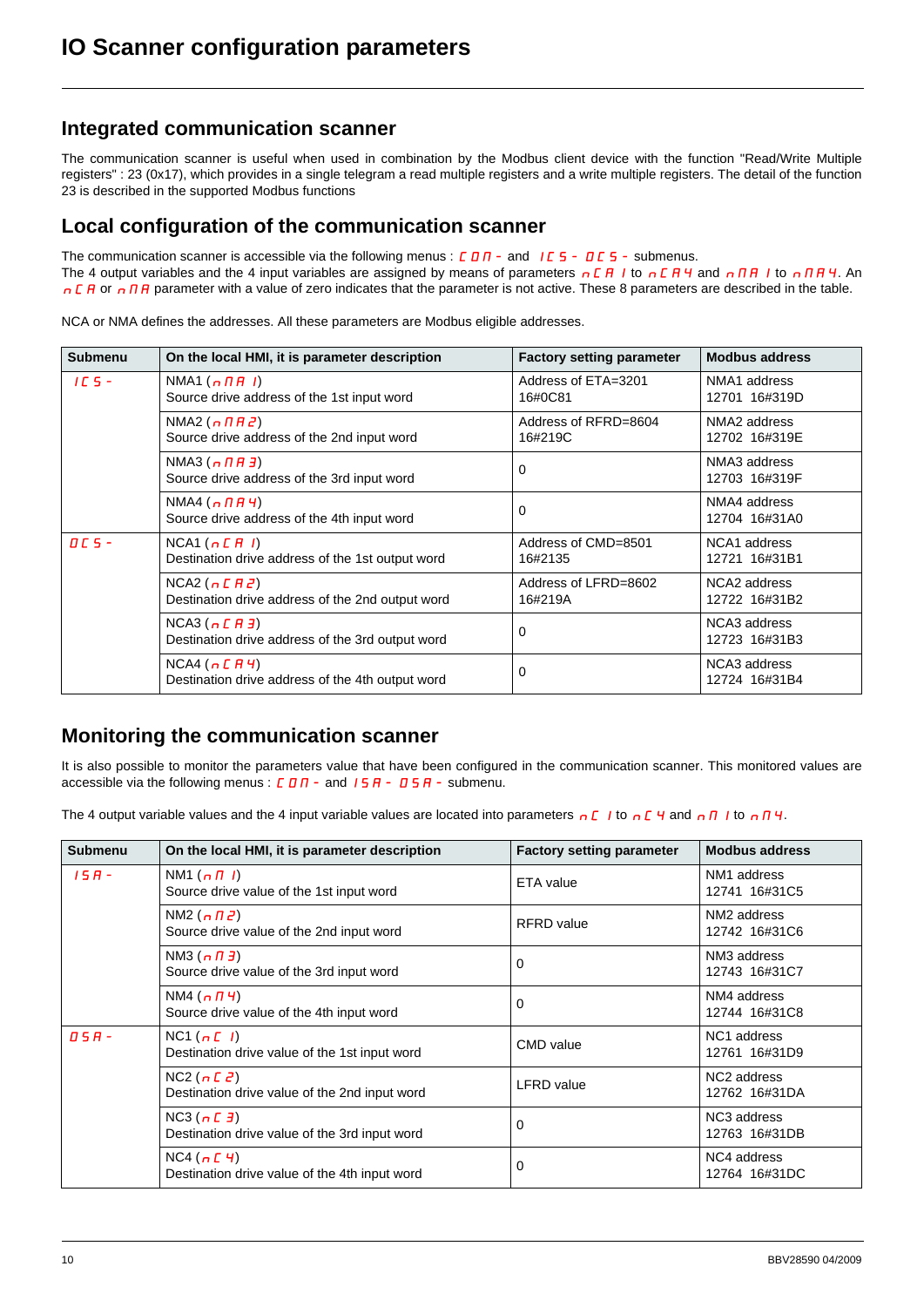### **Configuration example**

In this example the communication scanner is configured as follow,  $nCR1$ ,  $nCR2$ ,  $nRR1$ ,  $nRR2$  are used with their default values. n C R 3 is configured with the address of C N I (Modbus 8504 16#2138). n N R 3 is is configured with the address of E E I (Modbus 3206 16#0C86).

#### **How to read the diagram below**





The required telegram to perform the exchange is the Modbus function 23, Obviously a sequence of requests based on Modbus functions 03 and 16 is also possible.

(See also the chapters Modbus Functions and Altivar 12 and M340).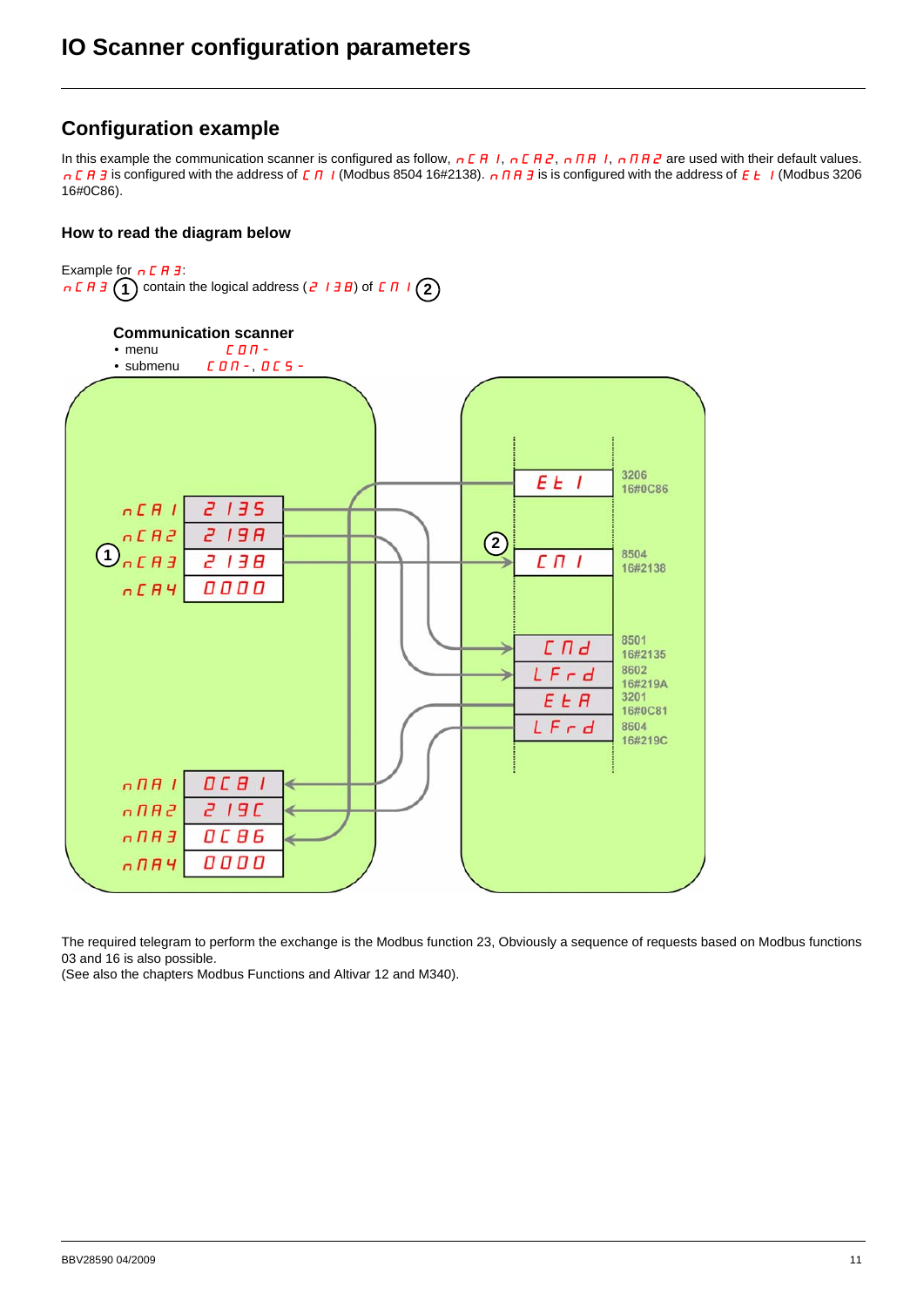## <span id="page-11-0"></span>**Modbus Protocol**

The transmission mode used is RTU mode. The frame contains no message header byte, nor end of message bytes. It is defined as follows:



The data is transmitted in binary code.

CRC16: cyclical redundancy check.

The end of the frame is detected on a silence greater than or equal to 3 characters.

## **Principle**

The Modbus protocol is a master-slave protocol.



Direct slave-to-slave communications are not possible.

Master Master Channel Construction of the Unit of the Unit of the line at any time. The master manages the exchanges and only it can take the initiative.

It interrogates each of the slaves in succession.

No slave can send a message unless it is invited to do so. The master repeats the question when there is an incorrect exchange, and declares the interrogated slave absent if no response is received within a given time period.

If a slave does not understand a message, it sends an exception response to the master. The master may or may not repeat the request.

For slave-to-slave communication, the application software must therefore be designed to interrogate a slave and send back data received to the other slave.

Two types of dialogue are possible between master and slaves:

- the master sends a request to a slave and waits for its response
- the master sends a request to all slaves without waiting for a response (broadcasting principle)

## **Addresses**

- The drive Modbus address can be configured from 1 to 247.
- Address 0 coded in a request sent by the master is reserved for broadcasting. ATV12 drives take account of the request, but do not respond to it.

## **Supported Modbus functions**

The Altivar 12 supports the following Modbus functions.

| <b>Function name</b>                         | Code                    | <b>Description</b>                                               | <b>Remarks</b>                                 |  |  |  |
|----------------------------------------------|-------------------------|------------------------------------------------------------------|------------------------------------------------|--|--|--|
| Read holding registers                       | 03<br>16#03             | Read N output words                                              | Max PDU length: 63 words                       |  |  |  |
| Write one output word                        | 06<br>16#06             | Write one output word                                            |                                                |  |  |  |
| Write multiple registers                     | 16<br>16#10             | Write N output word                                              | Max PDU length: 61 words                       |  |  |  |
| Read/write Multiple registers                | 23<br>16#17             | Read/write multiple registers                                    | Max PDU length : 4 words $(W)$ , 4 words $(R)$ |  |  |  |
| (Sub-function)<br>Read device Identification | 43/14<br>16#2B<br>16#OE | Encapsulated interface transport<br>/ Read device identification |                                                |  |  |  |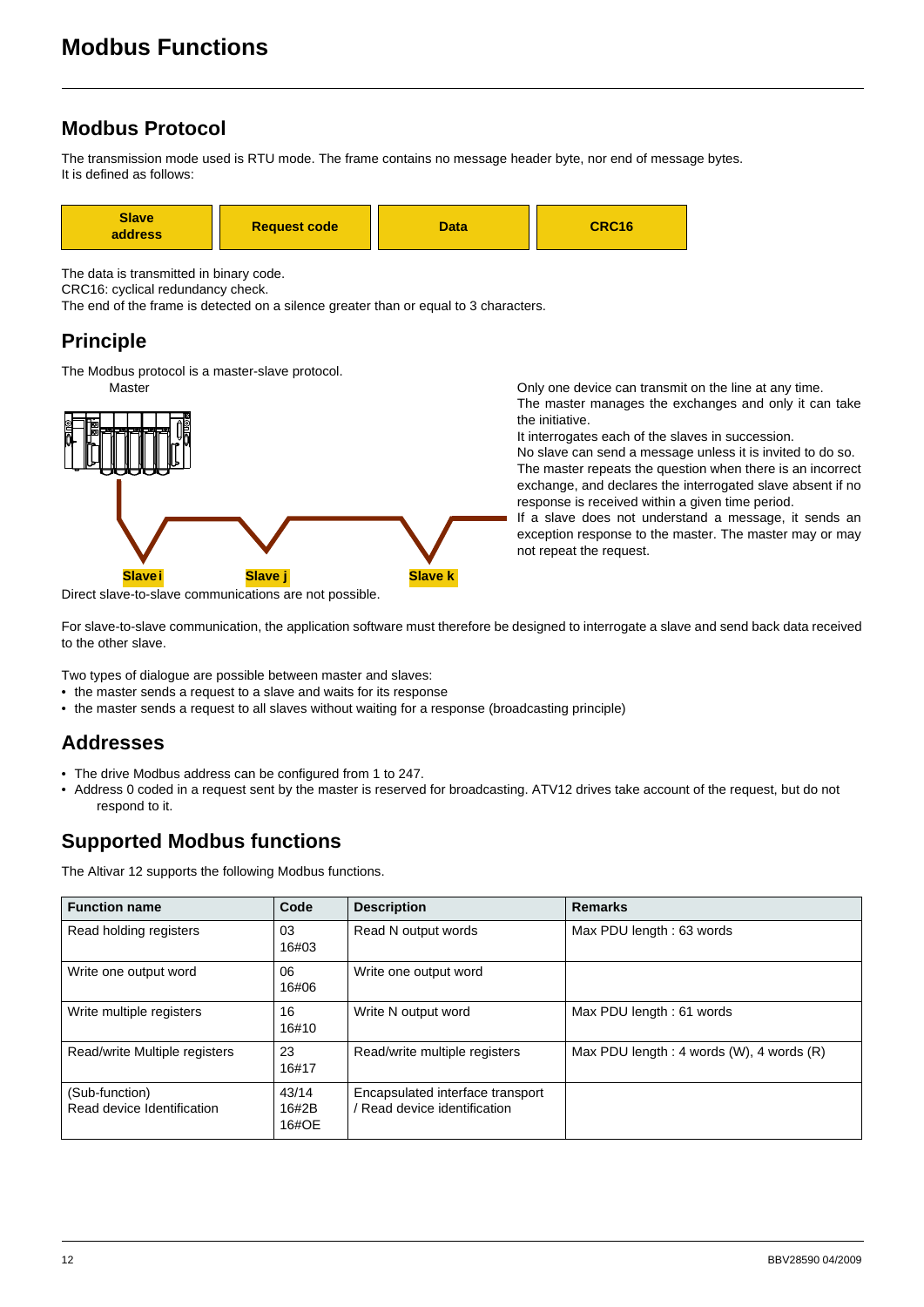The following paragraphs describes each supported function.

## **Read Holding registers**

#### **Request**

| <b>Function code</b>         | 1 Byte  | 0x03             |  |  |
|------------------------------|---------|------------------|--|--|
| <b>Starting Address</b>      | 2 Bytes | 0x0000 to 0xFFFF |  |  |
| <b>Quantity of Registers</b> | 2 Bytes | 1 to 63 (0x 3F)  |  |  |

#### **Response**

| <b>Function code</b>  | 1 Byte               | 0x03           |
|-----------------------|----------------------|----------------|
| <b>Byte count</b>     | 1 Byte               | $2 \times N^*$ |
| <b>Register value</b> | $N^* \times 2$ Bytes |                |

\*N: Quantity of Registers

#### **Error**

| Error code            | 1 Byte | 0x83                                             |
|-----------------------|--------|--------------------------------------------------|
| <b>Exception code</b> | 1 Byte | 01 or 02 or 03 or 04 (see details on<br>page 16) |

#### **Example**

**Note:** Hi = high order byte, Lo = low order byte.

This function can be used to read all ATV12 words, both input words and output words.

#### Request

| Slave | 03   |         | No. of first word |    | Number of words | CRC16 |         |  |
|-------|------|---------|-------------------|----|-----------------|-------|---------|--|
| no.   |      | Hi      | LO                | Hi | LO              | LU    | Hi      |  |
| byte  | byte | 2 bytes |                   |    | 2 bytes         |       | 2 bytes |  |

#### Response

| Slave | 03   | Number of  | First word value |    |  |         |    |    | -------- |  | Last word value |  | CRC16 |
|-------|------|------------|------------------|----|--|---------|----|----|----------|--|-----------------|--|-------|
| no.   |      | bytes read | . .<br>Ħι        | ∟∪ |  | Hi      | LC | LC | Ηı       |  |                 |  |       |
| byte  | byte | byte       | 2 bytes          |    |  | 2 bytes |    |    | 2 bytes  |  |                 |  |       |

Example: read 4 words W3102 to W3105 (16#0C1E to 16#0C21) in slave 2, using function 3, where:

• SFr = Switching frequency = 4 kHz (W3102 = 16#0028)

•  $tFr =$  Maximum output frequency = 60 Hz (W3103 = 16#0258)

- HSP = High speed = 50 Hz (W3104 =  $16\#01F4$ )
- LSP = Low speed =  $0$  Hz (W3105 = 16#0000)

| Request  | 02          | 03 |       | 0C1E  | 0004 |            | 276C |       |      |      |  |
|----------|-------------|----|-------|-------|------|------------|------|-------|------|------|--|
| Response | 02          | 03 | 08    | 0028  | 0258 |            | 01F4 |       | 0000 | 52B0 |  |
|          | Value of:   |    | W3102 | W3103 |      | W3104      |      | W3105 |      |      |  |
|          | Parameters: |    | SFr   | tFr   |      | <b>HSP</b> |      | ∟SP.  |      |      |  |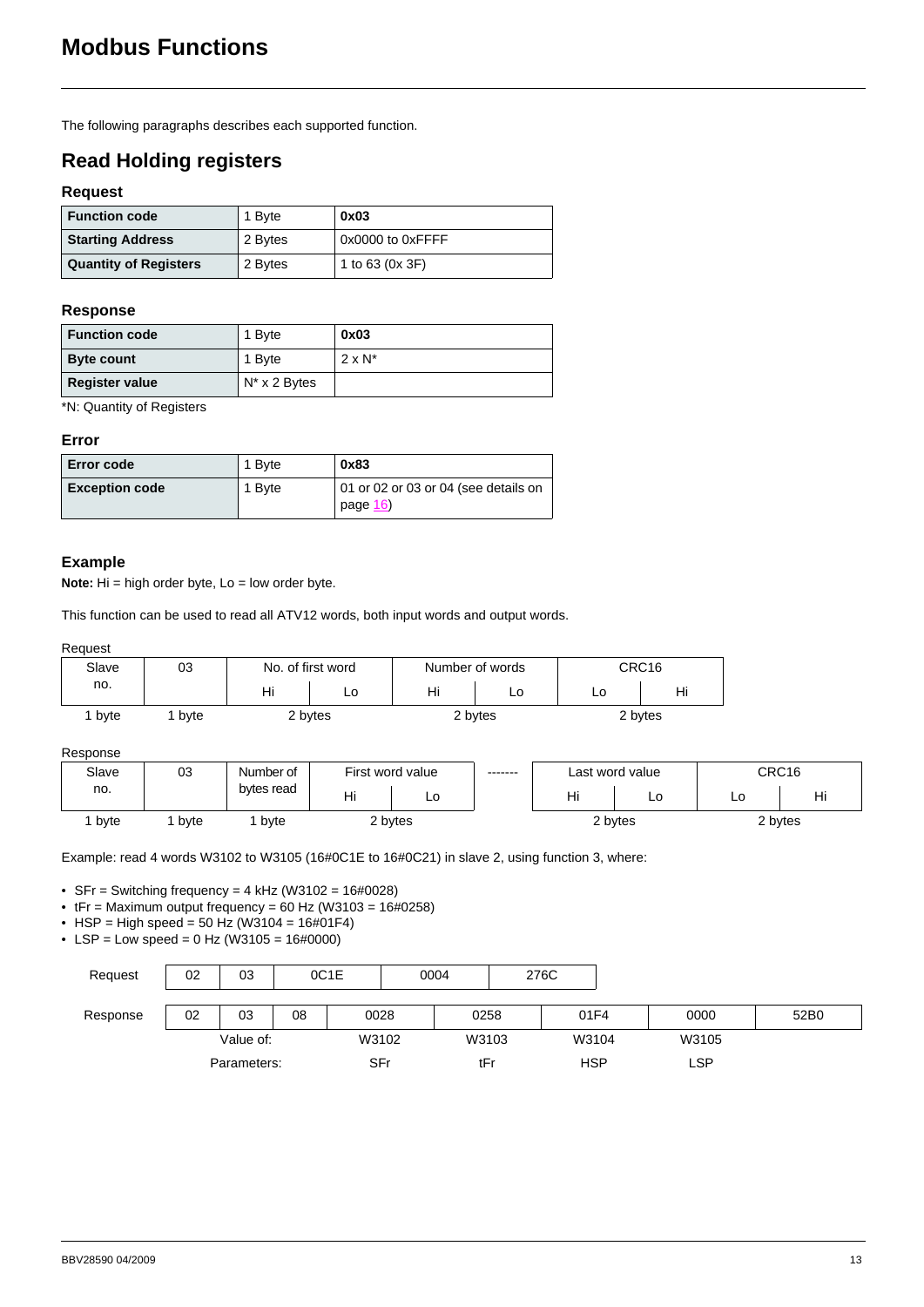## **Write one output word**

#### **Request**

| <b>Function code</b>    | 1 Byte  | 0x06             |
|-------------------------|---------|------------------|
| <b>Register Address</b> | 2 Bytes | 0x0000 to 0xFFFF |
| <b>Register value</b>   | 2 Bytes | 0x0000 to 0xFFFF |

#### **Response**

| <b>Function code</b>    | 1 Byte  | 0x06             |
|-------------------------|---------|------------------|
| <b>Register Address</b> | 2 Bytes | 0x0000 to 0xFFFF |
| <b>Register value</b>   | 2 Bytes | 0x0000 to 0xFFFF |

#### **Error**

| <b>Error code</b>     | 1 Byte | 0x86                                             |
|-----------------------|--------|--------------------------------------------------|
| <b>Exception code</b> | 1 Byte | 01 or 02 or 03 or 04 (see details on<br>page 16) |

#### **Example**

Request and response (the frame format is identical)

| Slave | 06   | Word number |    | Value of word |         | CRC16 |           |
|-------|------|-------------|----|---------------|---------|-------|-----------|
| no.   |      | . .<br>пı   | ∟∪ | . .<br>пı     | LO      | LO    | . .<br>Ηı |
| byte  | byte | 2 bytes     |    |               | 2 bytes |       | 2 bytes   |

Example: write value 16#000D in word W9001 (16#2329) in slave 2 (ACC = 13 s).

| Request and<br>response | UΖ | 06 | ס פר<br>∠ఎ∠ర | 700L |  |
|-------------------------|----|----|--------------|------|--|

## **Read/write Multiple registers**

| <b>Description</b>     | Length in byte                         | Value                                        | <b>Comment</b>                                                                                     |
|------------------------|----------------------------------------|----------------------------------------------|----------------------------------------------------------------------------------------------------|
| Function code          |                                        | 16#17                                        |                                                                                                    |
| Read starting address  | 2                                      | 16#XXXX                                      | Always Modbus address                                                                              |
| Quantity to read       | 2                                      | 16#03                                        | Contain number of holding registers to be read.                                                    |
| Write starting address | 2                                      | 16#XXXX                                      | Always Modbus address                                                                              |
| Quantity to write      | $\overline{2}$                         | 16#03                                        | Contain number of holding registers to be written.                                                 |
| Write Byte count       |                                        | 16#06                                        | The byte count specifies the number of bytes to follow in the field<br>Write Register Value.       |
| Write Registers Value  | Nx2 Bytes<br>(N: quantity to<br>write) | $16\#XX$<br><b>XXXX</b><br><b>XXXX</b><br>XX | Value to be written respectively in NCA1 to NCA3, so the<br>configured example:<br>CMD. LFRD. CMI. |

#### **Example**

| Slave n°            | <b>Function</b><br>Code | Read starting   Read starting  <br>Address HI | Address LOW | Qty        | Address HI                     | Write starting   Write starting<br>Address LOW | Qty    |  |
|---------------------|-------------------------|-----------------------------------------------|-------------|------------|--------------------------------|------------------------------------------------|--------|--|
| 1 byte              | 1 byte                  | 1 byte                                        | 1 byte      | 2 byte     | 1 byte                         | 1 byte                                         | 2 byte |  |
| Write byte<br>count | Writing<br>Value 1 HI   | Value 1 Lo                                    |             | Value 1 HI | <b>Writing Value</b><br>1 2 3n | CRC16                                          |        |  |
| 1 byte              | 1 byte                  | 1 byte                                        |             | 1 byte     | 1 byte                         | 2 byte                                         |        |  |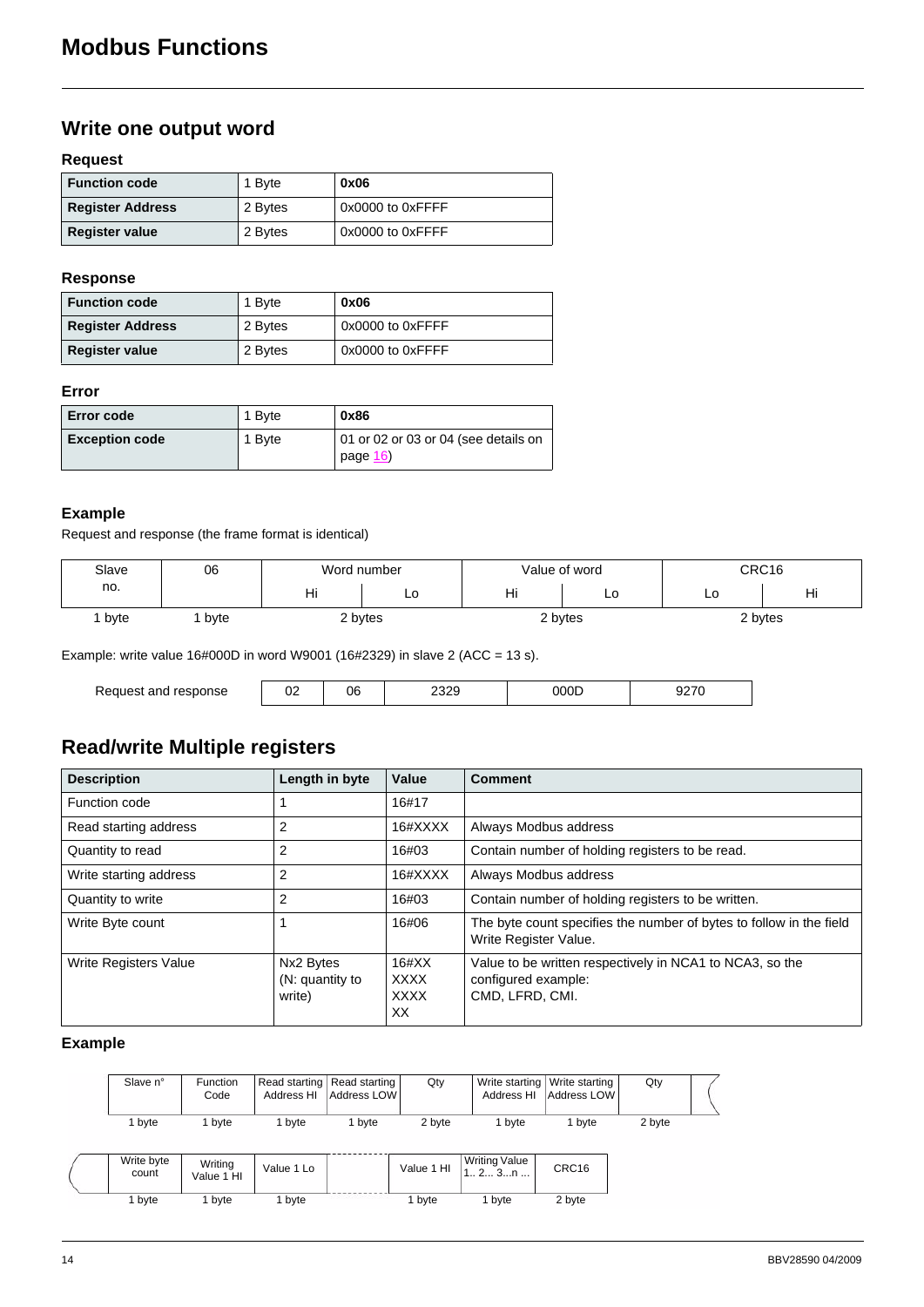### **Read Device Identification**

| ID   | <b>Name / Description</b> | <b>Type</b>         |
|------|---------------------------|---------------------|
| 0x00 | VendorName                | <b>ASCII String</b> |
| 0x01 | ProductCode               | <b>ASCII String</b> |
| 0x02 | MajorMinorRevision        | <b>ASCII String</b> |

#### **Example**

#### *Default values to be detailed*

Request

| Slave | 2B   | $T$ ype of MEI | ReadDeviceId | Object Id |    | CRC16   |
|-------|------|----------------|--------------|-----------|----|---------|
| no.   |      | 0E             | 01           | 00        | Lo | Hi      |
| byte  | byte | byte           | byte         | byte      |    | 2 bytes |

Response

| Slave<br>no. | 2B   | Type of MEI<br>0Ε | ReadDeviceId<br>01 | Degree of conformity<br>02 | -------- |
|--------------|------|-------------------|--------------------|----------------------------|----------|
| bvte         | byte | bvte              | byte               | bvte                       |          |

| ------- | Number of additional frames<br>00 | Next object Id<br>00 | Number of objects<br>О3 | -------- |
|---------|-----------------------------------|----------------------|-------------------------|----------|
|         | byte                              | byte                 | bvte                    |          |

| -------- | Id of object no. 1<br>OΟ | Length of object no. 1 | Value of object no. 1<br>"Schneider Electric" | -------- |
|----------|--------------------------|------------------------|-----------------------------------------------|----------|
|          | byte                     | l byte                 | 18 bytes                                      |          |

| ------- | Id of object no. 2 | Length of object no. 2<br>0Β | Value of object no. 2<br>"ATV12HU75M3" | ------- |
|---------|--------------------|------------------------------|----------------------------------------|---------|
|         | ∣ b∨te             | bvte                         | 11 bytes                               |         |

| -------- | Id of object no. 3 | Length of object no. 3<br>)4 | Value of object no. 3<br>"0201" | -------- |
|----------|--------------------|------------------------------|---------------------------------|----------|
|          | byte               | byte                         | 4 bytes                         |          |

| CRC <sub>16</sub> |        |
|-------------------|--------|
| Lo                | Hi     |
| 1 byte            | 1 byte |

The total response size equals 49 bytes

The three objects contained in the response correspond to the following objects:

- Object no. 1: Manufacturer name (always "Schneider Electric", ie. 18 bytes).
- Object no. 2: Device reference (ASCII string; *for example:* "ATV12HU75M3", ie. 11 bytes).
- Object no. 3: Device version, in "MMmm" format where "MM" represents the determinant and "mm" the subdeterminant (4-bytes ASCII string; *for example:* "0201" for version 2.1).

**Note:** The response to function 43 may be negative; in this case, the response located at the top of the next page is sent by the Altivar 12 rather than the response described above.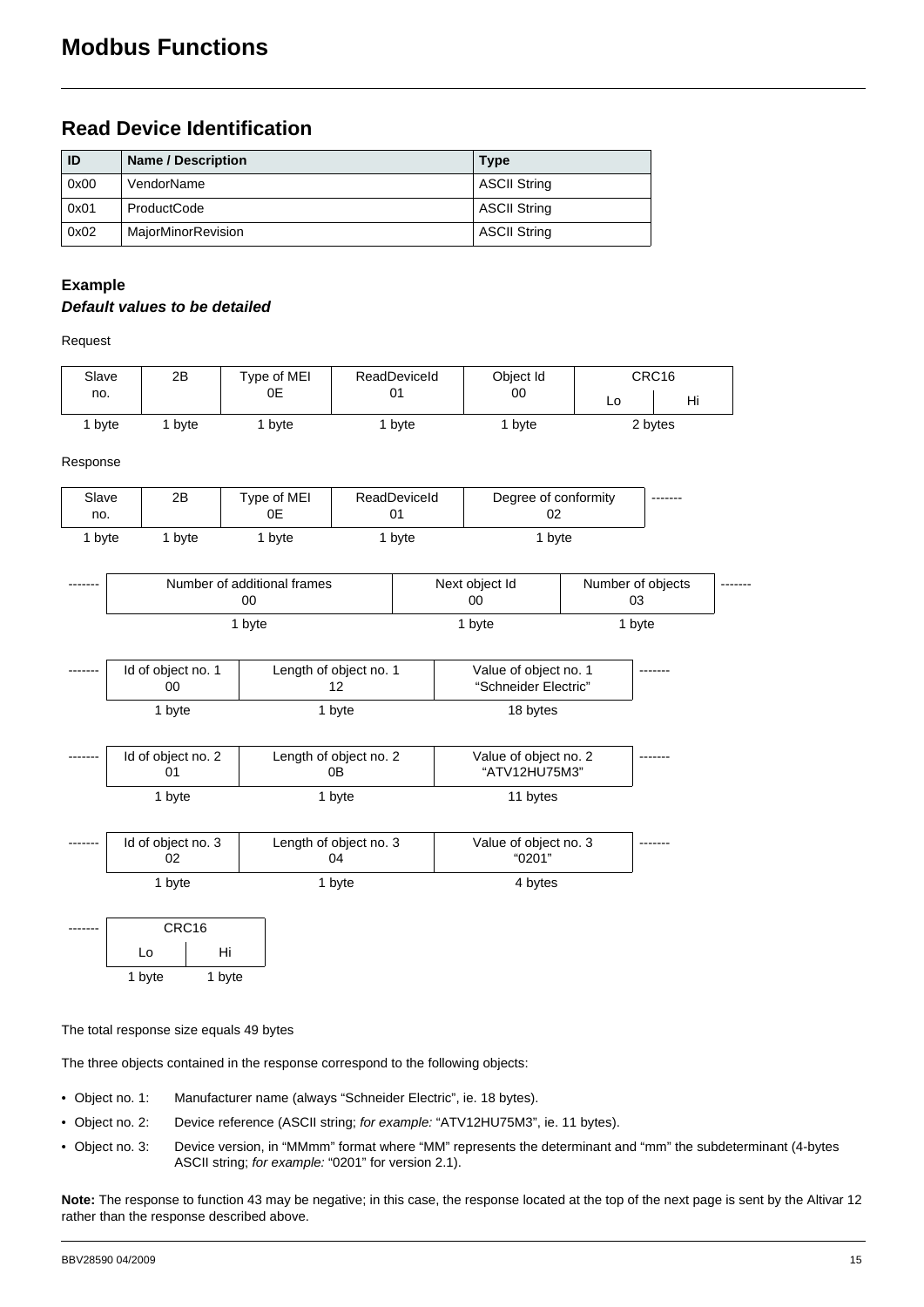## <span id="page-15-0"></span>**Error management**

#### **Exception responses**

An exception response is returned by a slave when it is unable to perform the request which is addressed to it.

Format of an exception response:

| Slave<br>no. | Response<br>code | Error<br>code |    | CRC16   |
|--------------|------------------|---------------|----|---------|
|              |                  |               | Lo | пι      |
| byte         | byte             | byte          |    | 2 bytes |

**Response code:** request function code + 16#80.

#### **Error code:**

1 = The function requested is not recognized by the slave

2 = The bit or word addresses indicated in the request do not exist in the slave

3 = The bit or word values indicated in the request are not permissible in the slave

4 = The slave has started to execute the request but cannot continue to process it completely

#### **CRC16 calculation**

The CRC16 is calculated on all the message bytes by applying the following method:

Initialize the CRC (16-bit register) to 16#FFFF.

Enter the first to the last byte of the message:

CRC XOR <br/>  $\langle$ byte> --> CRC Enter 8 times Move the CRC one bit to the right If the output bit = 1, enter CRC XOR 16#A001—> CRC

End enter

#### End enter

The CRC obtained will be transmitted with the low order bytes sent first, followed by the high order ones (unlike the other data contained in Modbus frames).

XOR = exclusive OR.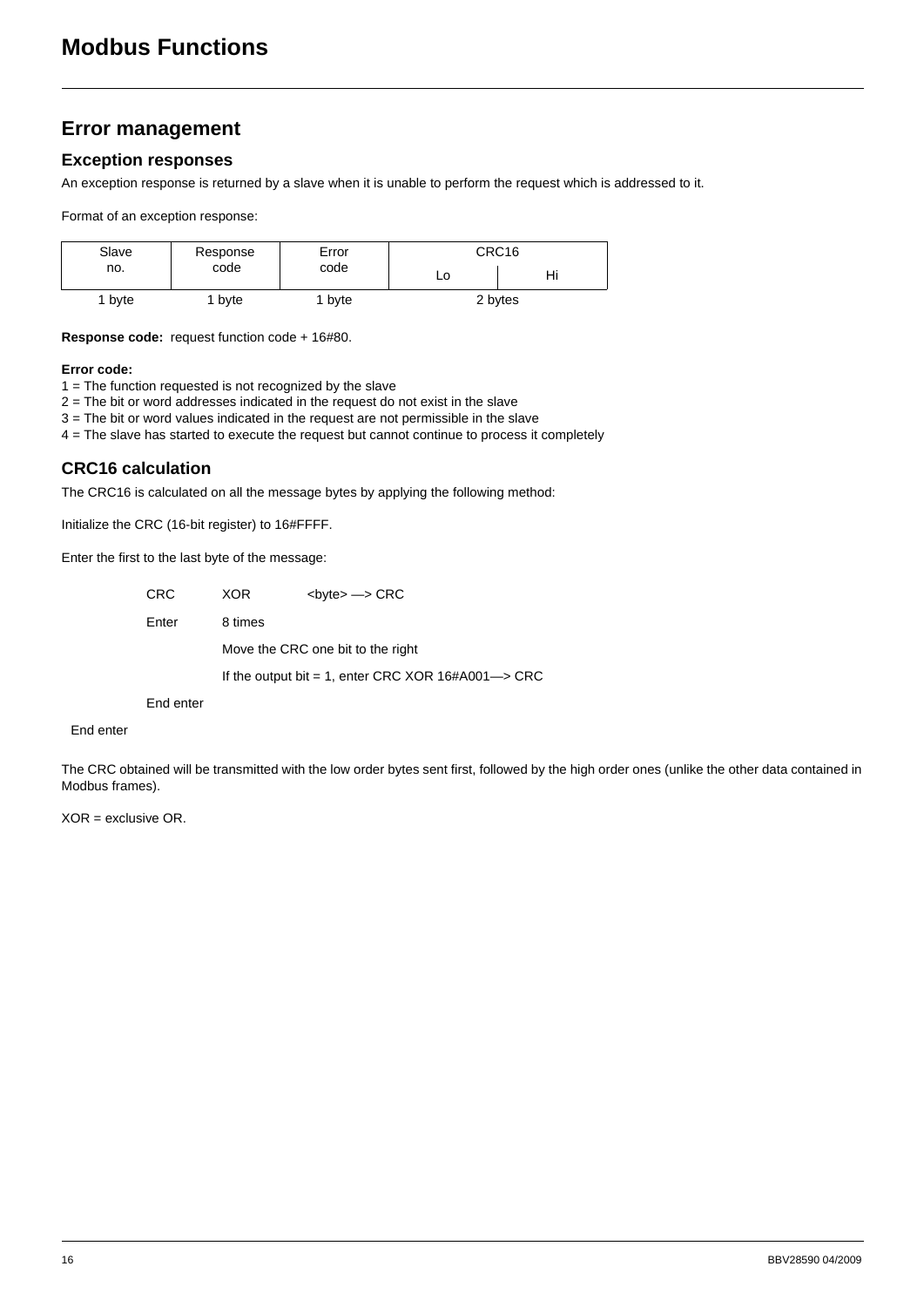### <span id="page-16-0"></span>**Status chart based on IEC 61800-7\***

The state machine below describes the interaction between the drive's state machine, monitored by the status word (ETA) parameter, and the Command Word (CMD).

\*:Since 2007, CiA402 profile is part of the IEC standard 61800-7. Therefore DriveCom or CiA402 terminology is no more used.

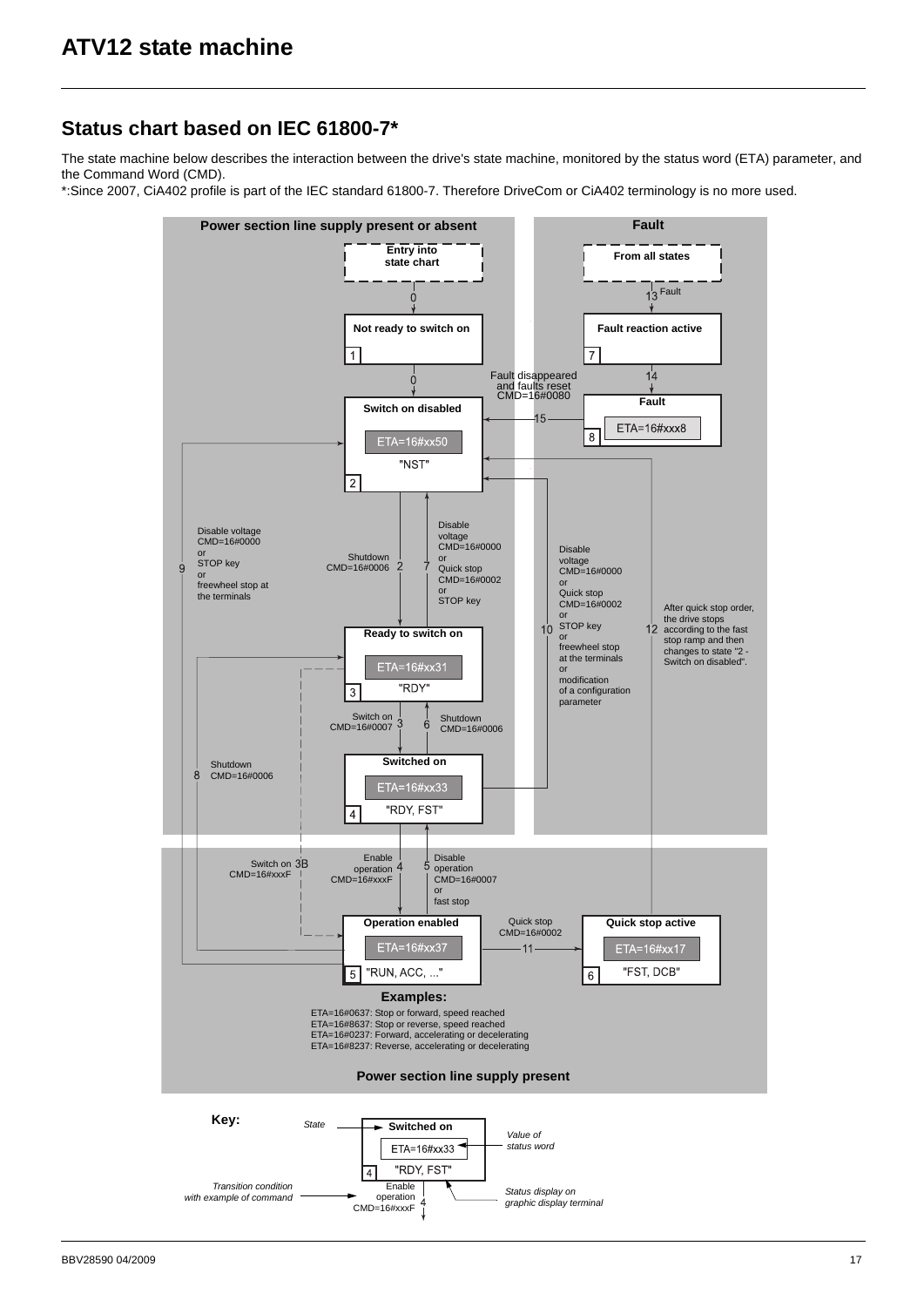## **State machine description**

The Altivar control process using the communication bus follows IEC 61800-7 profile status chart compatible with the DRIVECOM standard. Each state represents an aspect of the internal behaviour of the drive.

This chart evolves according to whether the control word is sent (CMD W8501) or an event occurs (example: lock following malfunction). The drive status can be identified by the value of the status word (ETA W3201).

#### **Not ready to switch on (Initialization):**

Communication is being initialized. Transient state invisible to the communication bus.

#### **Switch on disabled (Configuration):**

Initialization of the drive is complete. The configuration and adjustment parameters can be modified. The drive is locked.

#### **Ready to switch on and Switched on (Drive initialized):**

The drive is locked.

The power stage of the drive is ready to operate, but voltage has not yet been applied to the output. The configuration and adjustment parameters can be modified, but modifying a configuration parameter returns the drive to the "Switch on disabled" state.

#### **Operation enabled (Operational):**

The drive is unlocked and voltage can be applied to the motor terminals.

Auto-tuning (tUn) requires an injection of current. The drive must therefore be in this state to perform this command. The adjustment parameters can be modified even if a run command or a DC injection current is present. However, a configuration parameter can only be modified if the motor is stopped, and this returns the drive to the "Switch on disabled" state.

#### **Quick stop active (Emergency stop active):**

Fast stop

Restarting is only possible after the drive has changed to the "Switch on disabled" state.

#### **Malfunction reaction active (Reaction on fault):**

Transient state during which the drive performs an action appropriate to the type of fault detection.

### **Malfunction (Fault):**

The drive is locked.

## **Summary**

| <b>State</b>               | Power supplied to motor                  | <b>Modification of configuration parameters</b> |
|----------------------------|------------------------------------------|-------------------------------------------------|
| 1 - Not ready to switch on | <b>No</b>                                | Yes                                             |
| 2 - Switch on disabled     | No                                       | Yes                                             |
| 3 - Ready to switch on     | <b>No</b>                                | Yes                                             |
| 4 - Switched on            | <b>No</b>                                | Yes, return to "2 - Switch on disabled" state   |
| 5 - Operation enabled      | Yes, except at zero reference or "halt"  | No.                                             |
| 6 - Quick stop active      | Yes, during fast stop                    | No.                                             |
| 7 - Fault reaction active  | Depends on fault managment configuration |                                                 |
| 8 - Fault                  | No                                       | Yes                                             |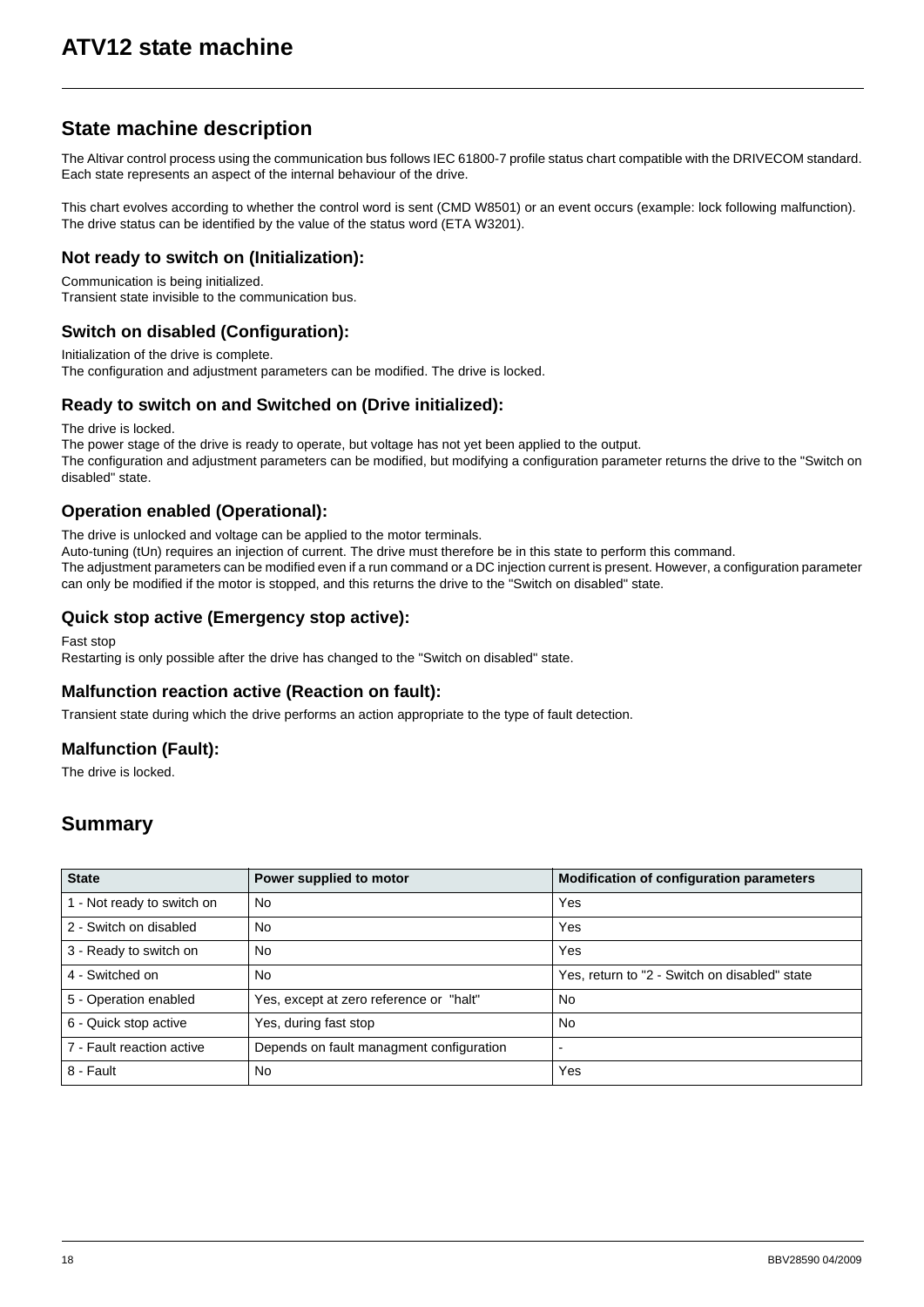## **Command word description CMD - 8501**

| bit 7                                  | bit 6           | bit 5           | bit 4                                                | bit 3                                                         | bit 2                                                                     | bit 1                                                                       | bit 0     |
|----------------------------------------|-----------------|-----------------|------------------------------------------------------|---------------------------------------------------------------|---------------------------------------------------------------------------|-----------------------------------------------------------------------------|-----------|
| $0$ to 1<br>transition:<br>Fault reset | Reserved $(=0)$ | Reserved $(=0)$ | 0:Free wheel<br>staying in<br>"Operation<br>Enabled" | Enable<br>operation<br><b>Drivecom</b><br>state<br>activation | Quick stop<br><b>Drivecom</b><br>state<br>activation<br>(bit active at 0) | Switch on<br>disabled.<br>Drivecom state<br>activation<br>(bit active at 0) | Switch on |

| <b>bit 15</b> | <b>bit 14</b>  | <b>bit 13</b> | <b>bit 12</b> | <b>bit 11</b>                              | <b>bit 10</b>   | bit 9           | bit 8            |
|---------------|----------------|---------------|---------------|--------------------------------------------|-----------------|-----------------|------------------|
| Reserved      | Not assignable | Reserved      | Reserved      | Direction of                               | Reserved $(=0)$ | Reserved $(=0)$ | 0: RUN asked     |
|               |                |               |               | rotation asked<br>0: Forward<br>1: Reverse |                 |                 | 1: STOP<br>asked |

| Command                     | <b>Transition</b>       | <b>Final state</b>        | bit 7                     | bit 3               | bit 2         | bit 1                 | bit 0        | <b>Example</b> |
|-----------------------------|-------------------------|---------------------------|---------------------------|---------------------|---------------|-----------------------|--------------|----------------|
|                             | address                 |                           | Fault<br>reset            | Enable<br>operation | Quick<br>stop | Switch on<br>disabled | Switch on    | value          |
| Shutdown                    | 2, 6, 8                 | 3 - Ready to<br>switch on | X                         | X                   |               | 1                     | $\Omega$     | 16#0006        |
| Switch on                   | 3                       | 4 - Switched on           | $\boldsymbol{\mathsf{x}}$ | X                   | 1             | 1                     | 1            | 16#0007        |
| Enable<br>operation         | $\overline{\mathbf{4}}$ | 5 - Operation<br>enabled  | x                         | 1                   | 1             | 1                     | 1            | 16#000F        |
| <b>Disable</b><br>operation | 5                       | 4 - Switched on           | $\mathsf{x}$              | $\Omega$            | 1             | $\mathbf{1}$          | 1            | 16#0007        |
| <b>Disable</b><br>voltage   | 7, 9, 10, 12            | 2 - Switch on<br>disabled | $\mathsf{x}$              | $\mathsf{x}$        | X             | $\Omega$              | $\mathsf{x}$ | 16#0000        |
| Quick stop                  | 11                      | 6 - Quick stop<br>active  | X                         | X                   | $\Omega$      | 1                     | x            | 16#0002        |
|                             | 7, 10                   | 2 - Switch on<br>disabled |                           |                     |               |                       |              |                |
| <b>Fault reset</b>          | 15                      | 2 - Switch on<br>disabled | $0 \circ 1$               | X                   | x             | X                     | x            | 16#0080        |

x: Value is of no significance for this command.

 $0 \circ 1$ : Command on rising edge.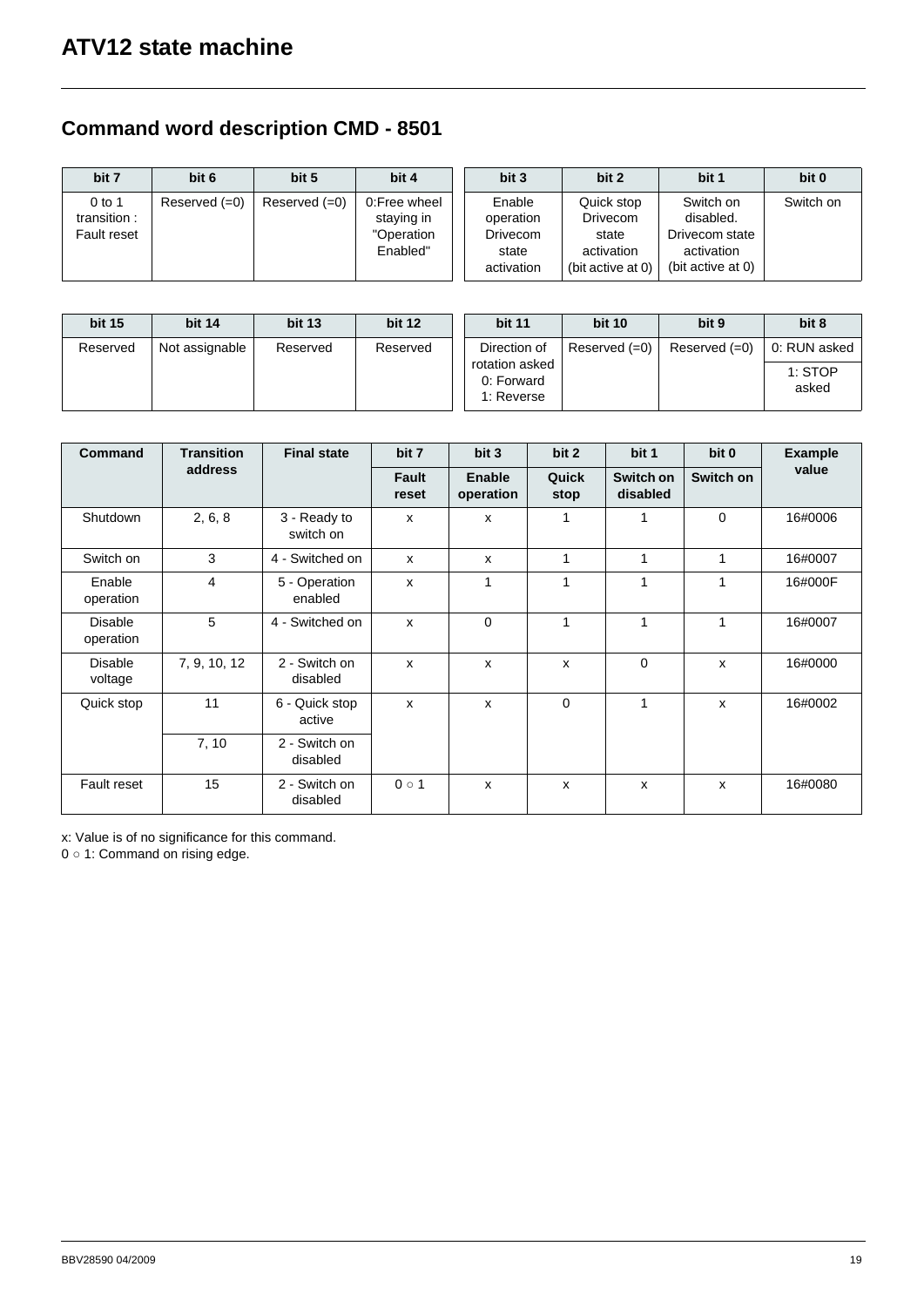## **Status word description ETA - 3201**

| bit 7                  | bit 6                 | bit 5                           | bit 4                                        | bit 3                         | bit 2                | bit 1       | bit 0                 |
|------------------------|-----------------------|---------------------------------|----------------------------------------------|-------------------------------|----------------------|-------------|-----------------------|
| Reserved<br>(always 0) | Switch on<br>disabled | Quick stop<br>(bit active at 0) | Powerstage is<br>supplied<br>(bit always on) | Malfunction.<br>fault present | Operation<br>enabled | Switched on | Ready to<br>switch on |

| <b>bit 15</b>                                                   | <b>bit 14</b>        | <b>bit 13</b>   | <b>bit 12</b> | <b>bit 11</b>                                | <b>bit 10</b>                          | bit 9                           | bit 8           |
|-----------------------------------------------------------------|----------------------|-----------------|---------------|----------------------------------------------|----------------------------------------|---------------------------------|-----------------|
| 0: Motor<br>rotation in<br>forward<br>direction (or<br>stopped) | Stop via STOP<br>kev | Reserved $(=0)$ | Reserved (=0) | Reference<br>exceeded<br>(< LSP or ><br>HSP) | Reference<br>reached<br>(steady state) | Local mode<br>(bit active at 0) | Reserved $(=0)$ |

| <b>Status</b>                | bit 6                             | bit 5             | bit 4              | bit 3        | bit 2                       | bit 1                 | bit 0                        | <b>ETA</b>                |
|------------------------------|-----------------------------------|-------------------|--------------------|--------------|-----------------------------|-----------------------|------------------------------|---------------------------|
|                              | <b>Switched</b><br>on<br>disabled | <b>Quick stop</b> | Voltage<br>enabled | <b>Fault</b> | <b>Operation</b><br>enabled | <b>Switched</b><br>on | <b>Ready to</b><br>switch on | masked by<br>16#006F (1)  |
| 1 -Not ready to<br>switch on | $\mathbf 0$                       | X                 | X                  | $\Omega$     | $\Omega$                    | $\Omega$              | $\Omega$                     |                           |
| 2 - Switch on<br>disabled    | 1                                 | X                 | x                  | $\mathbf 0$  | $\mathbf 0$                 | 0                     | $\mathbf 0$                  | 16#0040                   |
| 3 - Ready to<br>switch on    | $\mathbf 0$                       | 1                 | X                  | $\mathbf 0$  | $\mathbf 0$                 | $\mathbf 0$           |                              | 16#0021                   |
| 4 - Switched on              | $\mathbf 0$                       | $\mathbf{1}$      | 1                  | $\mathbf 0$  | $\mathbf 0$                 | $\mathbf{1}$          | 1                            | 16#0023                   |
| 5 - Operation<br>enabled     | $\mathbf 0$                       | 1                 | 1                  | $\mathbf 0$  | 1                           | 1                     |                              | 16#0027                   |
| 6 - Quick stop<br>active     | $\mathbf 0$                       | $\mathbf 0$       | 1                  | $\mathbf 0$  | 1                           | 1                     |                              | 16#0007                   |
| 7 - Fault reaction<br>active | $\mathbf 0$                       | X                 | X                  | 1            | 1                           | 1                     | 1                            |                           |
| 8 - Fault                    | $\mathbf 0$                       | $\mathsf{x}$      | X                  | 1            | $\mathbf 0$                 | $\Omega$              | $\Omega$                     | 16#0008 (2)<br>or 16#0028 |

x: In this state, the value of the bit can be 0 or 1.

(1)This mask can be used by the PLC program to test the chart state.

(2)Fault following state "6 - Quick stop active".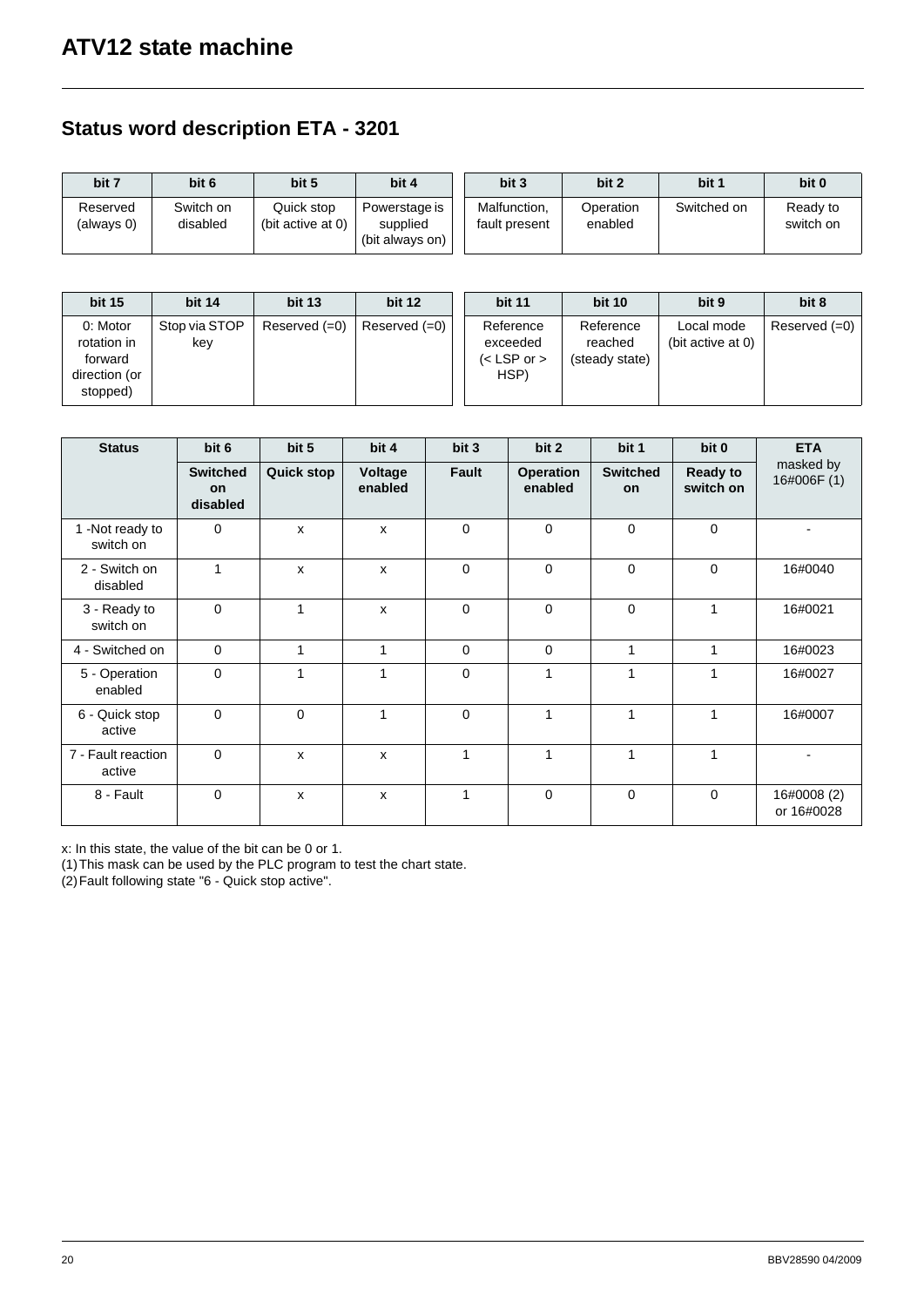### <span id="page-20-0"></span>**Connecting an ATV12 to a M340 PLC**

Here is an example of an application that shows how to control an ATV12 from a M340 PLC equipped with a Modbus master serial port. The program provides a control of the drive from an operator screen designed under Unity. The example illustrates also the previous chapter

## **Configuration of the Modbus Master**

The default settings of the serial port used as a Modbus master are compliant with the default settings of the ATV12.

| (P) (P) : BMX CPS 2000<br>衢<br>0: BMX P34 2010<br>B<br>CANopen<br>· SerialPort<br>B<br>SerialPort<br>$\alpha$ is | <b>Configuration</b>                                                                                                                                      |                                                                                                                                                                                                                                                                            |
|------------------------------------------------------------------------------------------------------------------|-----------------------------------------------------------------------------------------------------------------------------------------------------------|----------------------------------------------------------------------------------------------------------------------------------------------------------------------------------------------------------------------------------------------------------------------------|
| O Channel 0                                                                                                      | Type:<br>Master<br>$\vert \cdot \vert$<br>Master<br>$\frac{1}{2}$ 3<br>Number of retries<br>$-100$<br>Answer delay<br>Slave-<br>$\equiv$<br>Slave number. | Transmission speed<br>19200 bits/s $\sim$<br>Delay between frames<br>$\frac{1}{2}$<br>Default<br>ms<br>Stop:<br>Data-<br>$X10 \text{ ms}$<br>ASCII (7 bits)<br>$G$ 1 bit<br>$C$ 2 bits<br>$\binom{2}{1}$ RTU (8 bits)<br>Parity<br>G Even C Odd<br>C None<br>RTS/CTS delay |
| Function:<br>Modbus link<br>$\overline{ }$<br>Task:<br>MAST<br>$\mathbf{v}$                                      | Physical line<br>Signals<br><b>G</b> PIXITX<br>$C$ RS232<br>$C$ FINTX $\cdot$<br>G RS485<br>FINTX+<br>C RTSICTS+<br><b>DTR/DSR/DCD</b>                    | $\equiv 0$<br>X100 ms                                                                                                                                                                                                                                                      |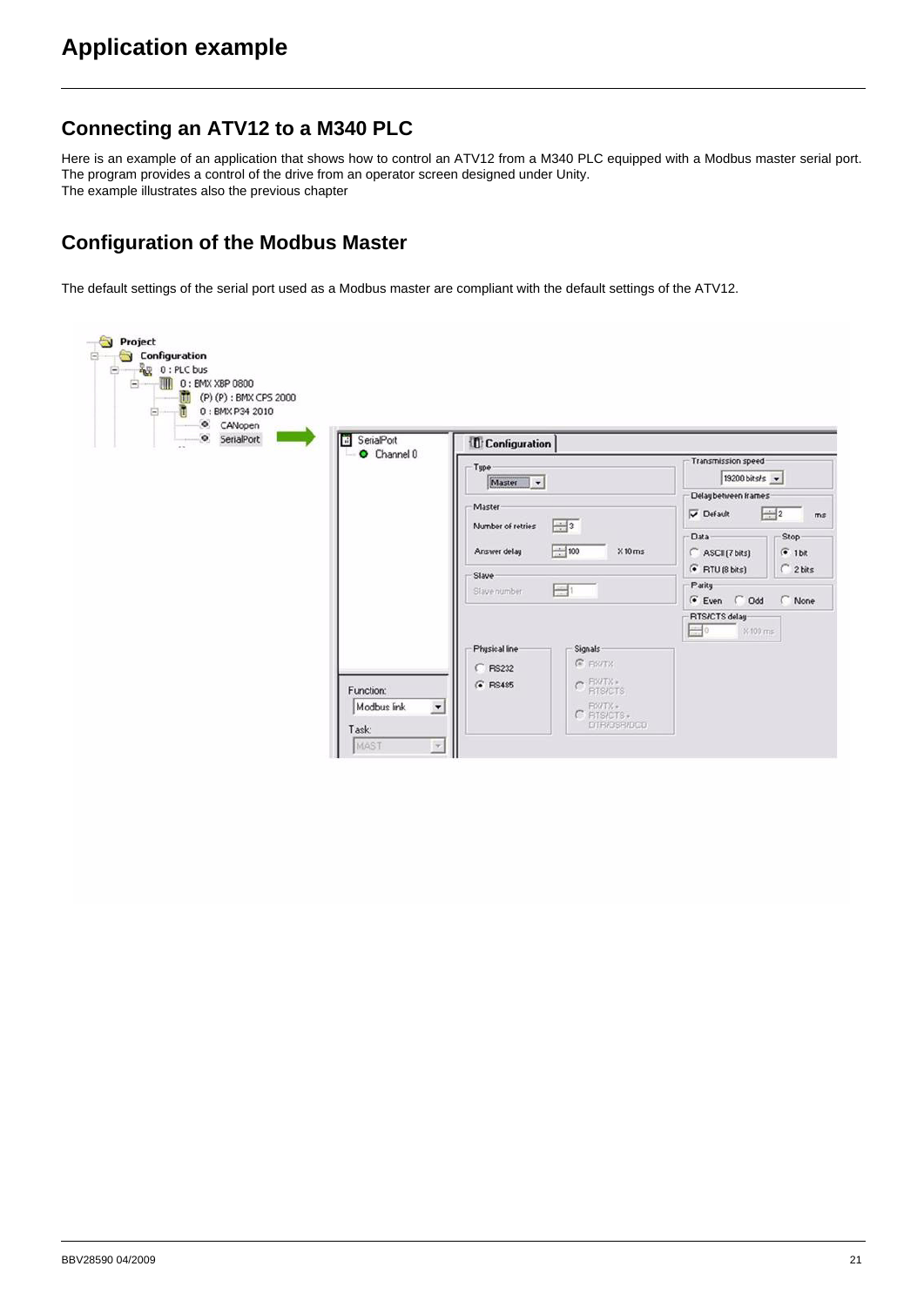### **Initialization**

The communication is based on the READ\_VAR , WRITE\_VAR functions. During the first execution of the MAST task you can initialize the data structures used by these two functions. Devicepath describes the path to the device including its slave address. ReadVarMgt and WriteVarMgt are arrays used respectively by READ\_VAR and WRITE\_VAR. Only the 3rd element of these arrays is modifiable by the user: To define the time out duration of the requests

```
(* data initialization *)
(* Communication path to Modbus slave device at @ 3 *)
(* The device path can be modified later by the app. *)
(* MSB of DevicePath[3] contains the device address *)
DevicePath := ADDM (10.0.0.3');
(* Time out duration *)
ReadVarMGT[2]:=50;
WriteVarMGT[2]:=50;
```
#### **Data structure declaration :**

| <b>DevicePath</b>       | ADDM_TYPE | %MW50 |
|-------------------------|-----------|-------|
| $\bullet$ DevicePath[0] | INT       | %MW50 |
| DevicePath[1]           | INT       | %MW51 |
| $\bullet$ DevicePath[2] | INT       | %MW52 |
| $\bullet$ DevicePath[3] | INT       | %MW53 |
| $\bullet$ DevicePath[4] | INT       | %MW54 |
| $\bullet$ DevicePath[5] | INT       | %MW55 |
| $\bullet$ DevicePath[6] | INT       | %MW56 |
| DevicePath[7]           | INT       | %MW57 |

| 白… D ReadVarMGT              | <b>MBM</b> at Table | %MW40 |
|------------------------------|---------------------|-------|
| $\blacksquare$ ReadVarMGT[0] | INT                 | %MW40 |
| $\leftarrow$ ReadVarMGT[1]   | INT                 | 2MW41 |
| $\leftarrow$ ReadVarMGT[2]   | INT                 | 2MW42 |
| ै ReadVarMGT[3]              | INT                 | %MW43 |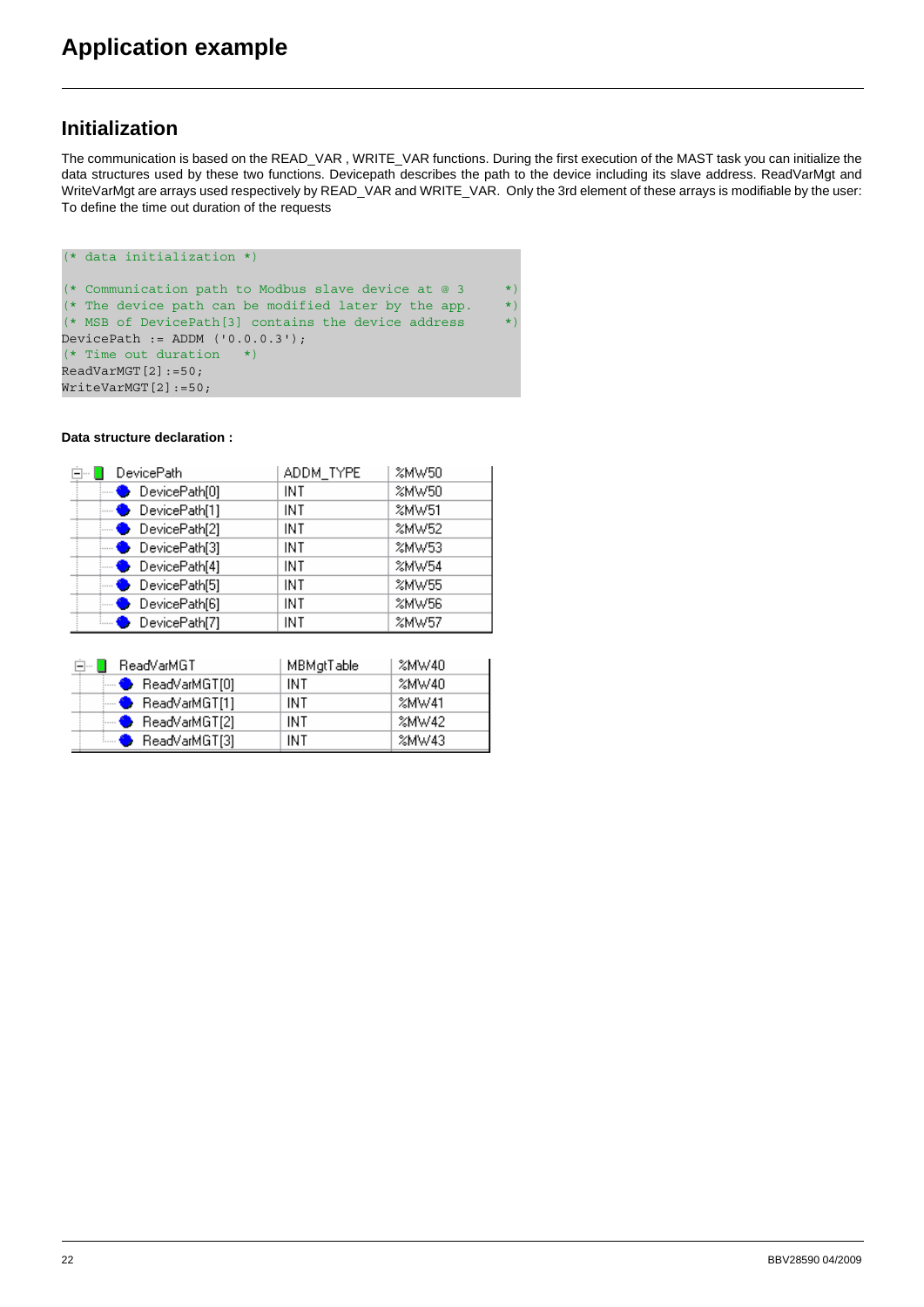## **Cyclical exchanges**

In the example below the application manages 2 requests:

- "A read request of 4 words starting at Modbus address 12741 (NMA1) Modbus function #3
- "A write request of 4 words starting at Modbus address 12761 (NCA1) Modbus function #16

Requests are executed only each N x FAST task to avoid too much activity on the serial line. The device can be modified (polling several devices) by writing in DevicePath[3].

#### **Cyclical communication**

```
(* Modbus Requests are sent only each: 
( ModbusRequestPeriod X FAST period X n) *) 
if ModbusRequestPeriod >25 then
(* Read request to ATV12 : Modbus function 3 *)
IF not ReadVarBusy then
READ_VAR(DevicePath, '%MW' , 12741, 4, ReadVarMGT, %MW124:4);
(*Devicepath is initialized during Init_Sequence *)
END_IF;
(* Write request to ATV12 : Modbus function 16 *)
IF not WriteVarBusy then
WRITE_VAR(DevicePath, '%MW' , 12761, 4, %MW120:4, WriteVarMGT);
END_IF;
ModbusRequestPeriod:=0;
END_IF;
```
The key data are highlighted: address and lengh in the device source and destination of the data in the PLC. The time out can be managed by the application in a separate way by testing the activity of the 2 bits: ReadVarBusy and WriteVarBusy

#### **Overview of the communication tables:**

| Name                      | Type<br>▼   | <b>Address</b><br>▼ | Value | Comment                                 |
|---------------------------|-------------|---------------------|-------|-----------------------------------------|
| ATV12_NC<br>日…            | ATV12IOSCAN | %MW120              |       | ATV12 com scanner IN (PLC > ATV)        |
| $ \bullet$ ATV12_NC[0]    | INT         | %MW120              |       | default: ATV 12 CMD Control Word        |
| $\rightarrow$ ATV12_NC[1] | INT         | %MW121              |       | default: ATV12 LFRD Frequency reference |
| $\rightarrow$ ATV12_NC[2] | INT         | %MW122              |       |                                         |
| $\rightarrow$ ATV12_NC[3] | INT         | %MW123              |       |                                         |
| ATV12_NM<br>白… [          | ATV12IOSCAN | %MW124              |       | ATV12 COM scanner OUT (ATV > PLC )      |
| $\rightarrow$ ATV12_NM[0] | INT         | %MW124              |       | default: ATV 12 ETA (status word.)      |
| $\rightarrow$ ATV12_NM[1] | INT         | %MW125              |       | default: ATV 12 RFRD Output speed       |
| $\rightarrow$ ATV12 NM[2] | INT         | %MW126              |       |                                         |
| $\rightarrow$ ATV12_NM[3] | INT         | %MW127              |       |                                         |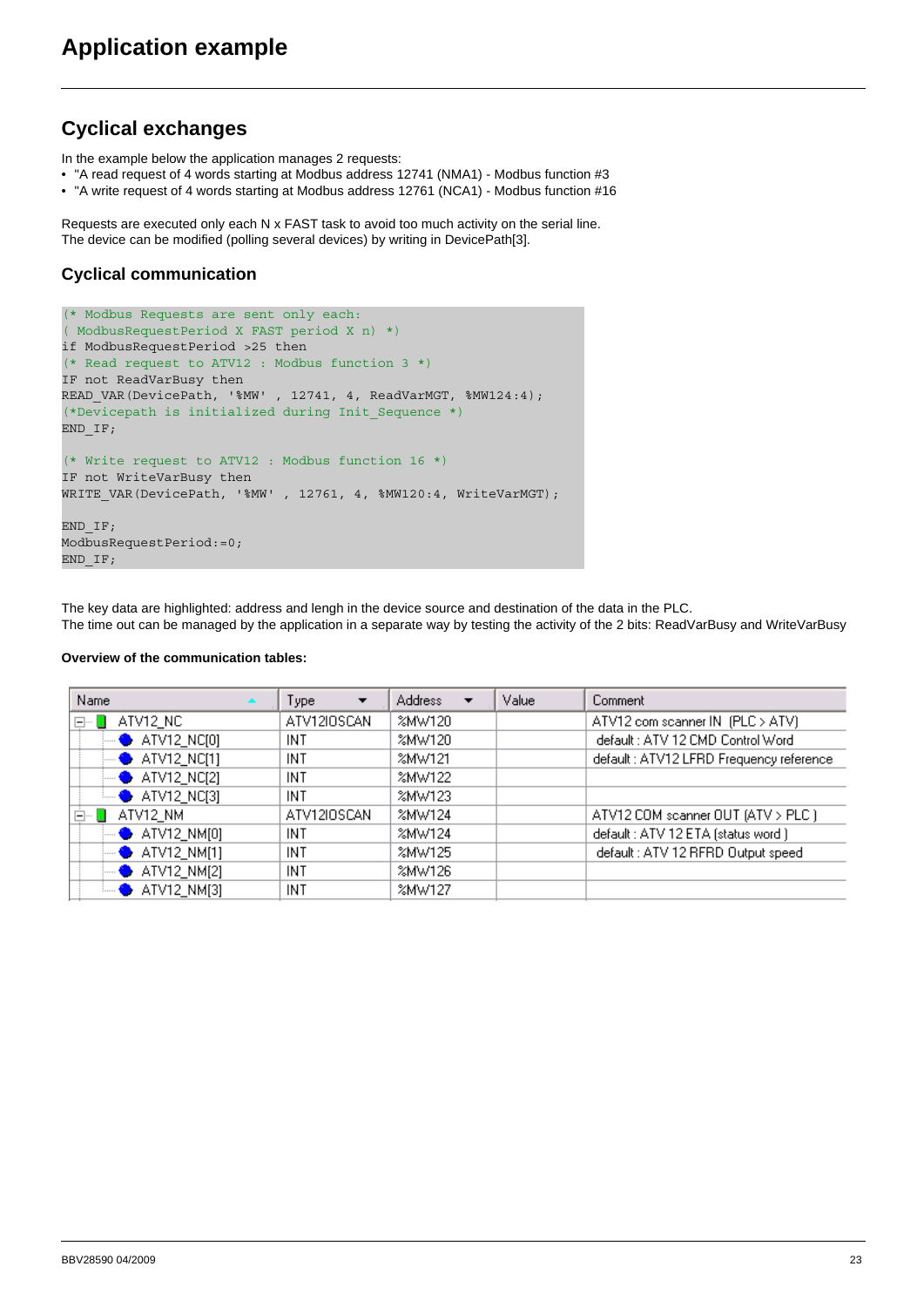## <span id="page-23-0"></span>**Standard schematic**

The standard schematic corresponds to the Modbus specification published on the Modbus.org site in 2002 (Modbus\_over\_serial\_line\_V1.pdf, Nov 2002) and in particular to the schematic of the 2-wire multidrop serial bus.

The ATV12 drive follows this specification.

#### **Schematic diagram:**



| Type of trunk cable                              | Shielded cable with 1 twisted pair and at least a 3 <sup>rd</sup> conductor                                                                                                                                               |
|--------------------------------------------------|---------------------------------------------------------------------------------------------------------------------------------------------------------------------------------------------------------------------------|
| Maximum length of bus                            | 1000 m at 19200 bps with the Schneider Electric TSX CSA cable                                                                                                                                                             |
| Maximum number of stations (without<br>repeater) | 32 stations, ie. 31 slaves                                                                                                                                                                                                |
| Maximum length of tap links                      | • 20 m for one tap link<br>• 40 m divided by the number of tap links on a multiple junction box                                                                                                                           |
| Bus polarisation                                 | • One 450 to 650 $\Omega$ pulldown resistor at 5 V (650 $\Omega$ recommended)<br>• One 450 to 650 $\Omega$ pulldown resistor at the Common (650 $\Omega$ recommended)<br>This polarisation is recommended for the master. |
| Line terminator                                  | One 120 $\Omega$ 0.25 W resistor in series with a 1nF 10 V capacitor                                                                                                                                                      |
| Common polarity                                  | Yes (Common), connected to the protective ground at one or more points on the bus                                                                                                                                         |